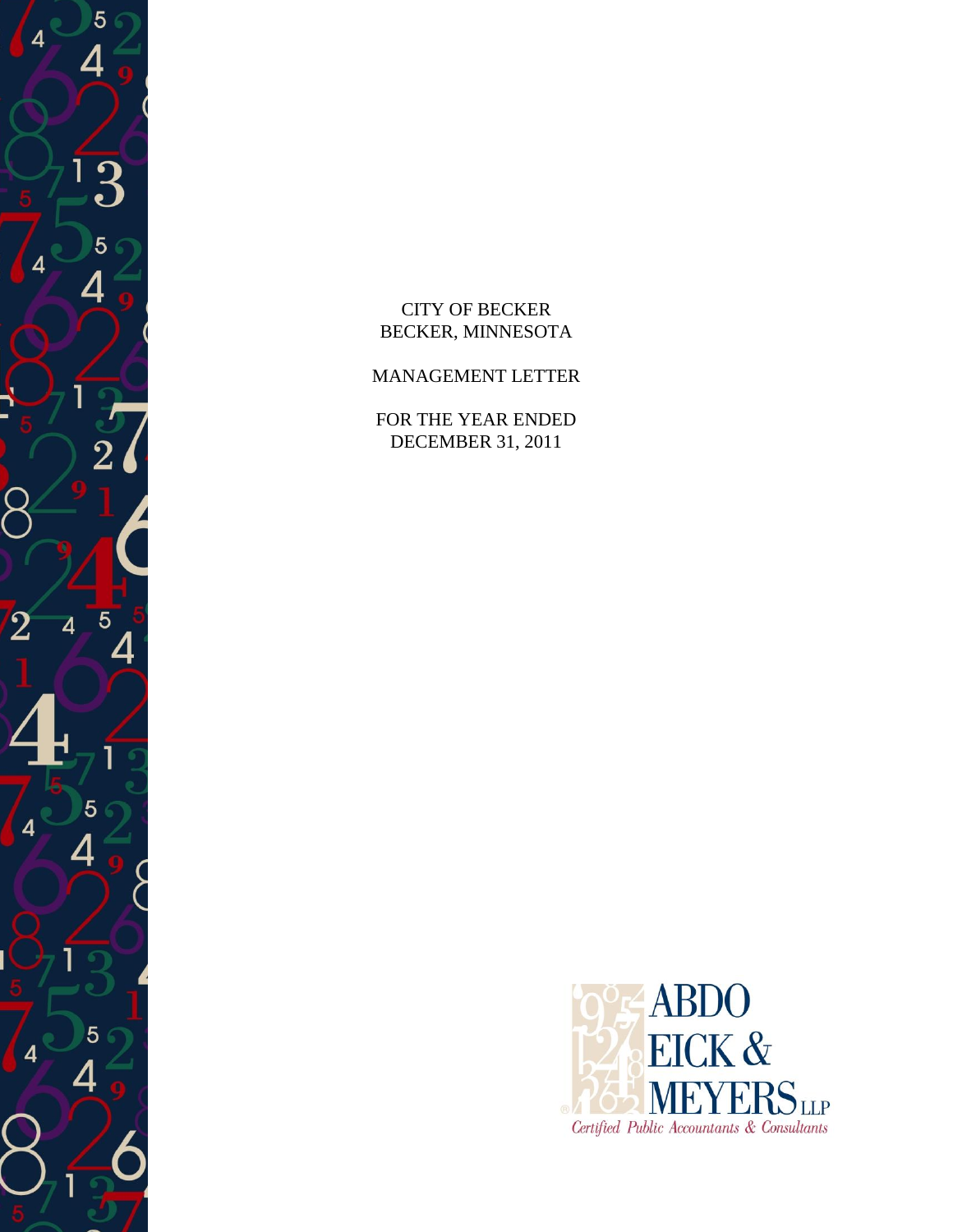# CITY OF BECKER BECKER, MINNESOTA

# MANAGEMENT LETTER

FOR THE YEAR ENDED DECEMBER 31, 2011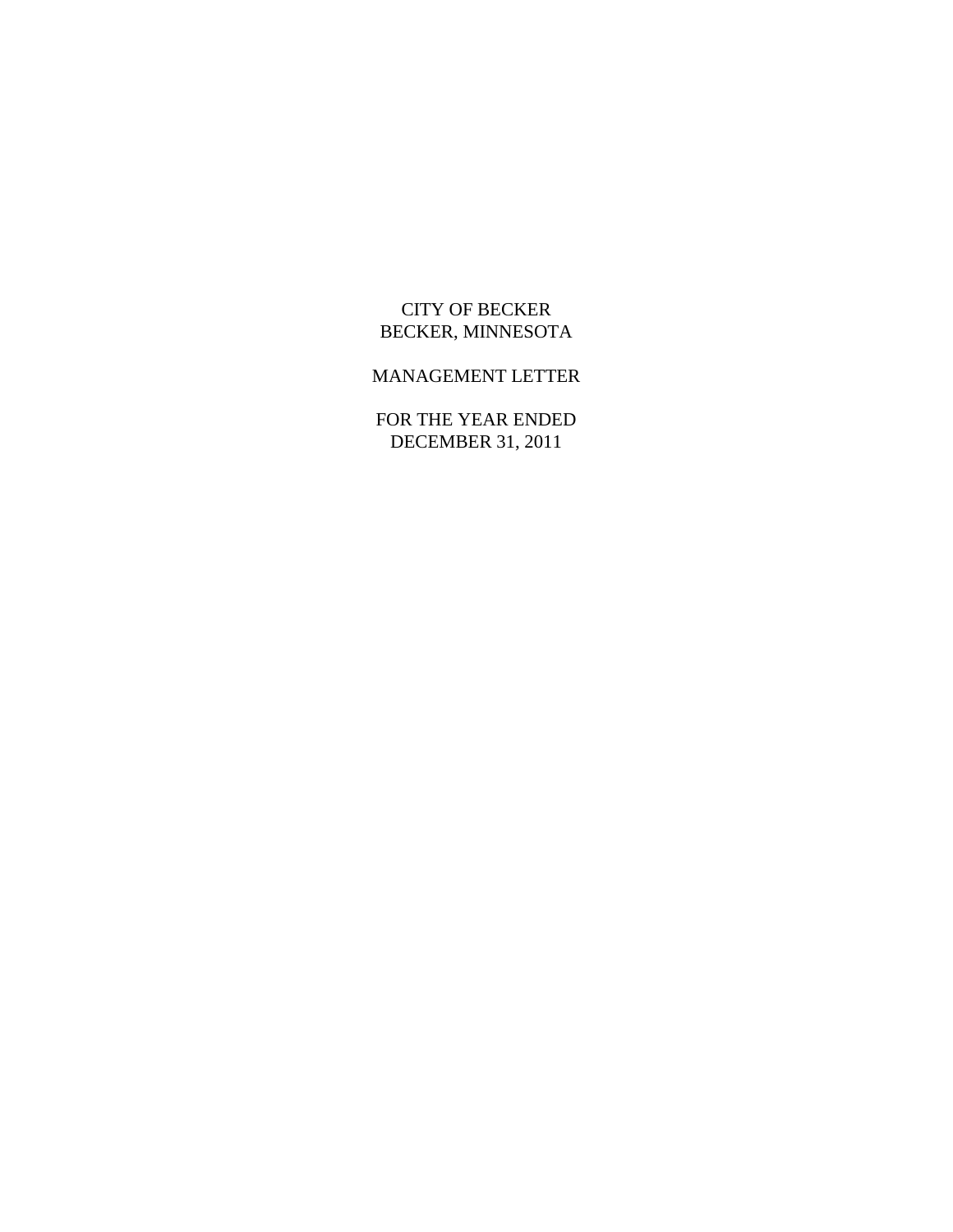

5201 Eden Avenue Suite 250 Edina, MN 55436

Management, Honorable Mayor and Council City of Becker, Minnesota

We have audited the financial statements of the governmental activities, the business-type activities, each major fund, and the aggregate remaining fund information of the City of Becker, Minnesota (the City), for the year ended December 31, 2011. Professional standards require that we provide you with information about our responsibilities under generally accepted auditing standards and *Government Audit Standards* as well as certain information related to the planned scope and timing of our audit. We have communicated such information in our letter dated November 7, 2011. Professional standards require that we provide you with the following information related to our audit.

### **Our Responsibility Under Auditing Standards Generally Accepted in the United States of America and** *Government Auditing Standards*

As stated in our engagement letter, our responsibility, as described by professional standards, is to express opinions about whether the financial statements prepared by management with your oversight are fairly presented, in all material respects, in conformity with accounting principles generally accepted in the United States of America. Our audit of the financial statements does not relieve you or management of your responsibilities.

Our responsibility is to plan and perform the audit to obtain reasonable, but not absolute, assurance that the financial statements are free of material misstatement. As part of our audit, we considered the internal control over financial reporting of the City. Such considerations were solely for the purpose of determining our audit procedures and not to provide any assurance concerning such internal control. We are responsible for communicating significant matters related to the audit that are, in our professional judgment, relevant to your responsibilities in overseeing the financial reporting process. However, we are not required to design procedures specifically to identify such matters.

### **Significant Audit Findings**

Our consideration of internal control over financial reporting was for the limited purpose described in the preceding paragraph and was not designed to identify all deficiencies in internal control over financial reporting that might be significant deficiencies or material weaknesses and therefore, there can be no assurance that all deficiencies, significant deficiencies, or material weaknesses have been identified. However, as discussed on the following page, we identified a certain deficiency in internal control over financial reporting that we consider to be a significant deficiency.

A deficiency in internal control exists when the design or operation of a control does not allow management or employees, in the normal course of performing their assigned functions, to prevent, or detect and correct misstatements on a timely basis. A material weakness is a deficiency, or combination of deficiencies, in internal control such that there is a reasonable possibility that a material misstatement of the City's financial statements will not be prevented, or detected and corrected on a timely basis. We did not identify any deficiencies in internal control that we consider to be material weaknesses.

A significant deficiency is a deficiency or a combination of deficiencies in internal control that is less severe than a material weakness, yet important enough to merit attention by those charged with governance. We consider the deficiencies presented as findings 2011-1 and 2011-2 on the following pages to be a significant deficiencies in internal control over financial reporting.

April 24, 2012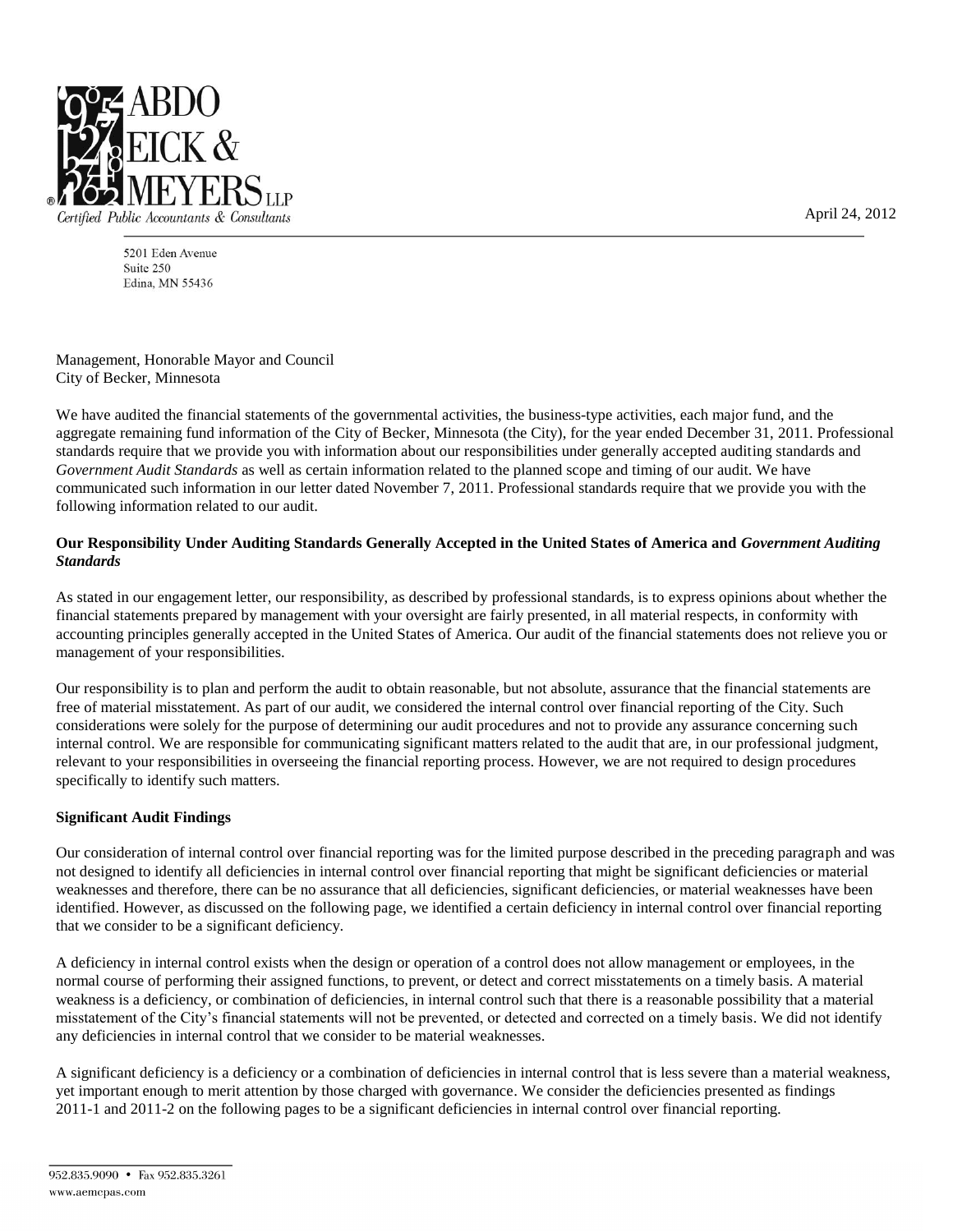

## **2011-1 Preparation of financial statements**

| Condition:      | As in prior years, we were requested to draft the audited financial statements and related footnote<br>disclosures as part of our regular audit services. Recent auditing standards require auditors to<br>communicate this situation to the Council as an internal control deficiency. Ultimately, it is<br>management's responsibility to provide for the preparation of your statements and footnotes, and the<br>responsibility of the auditor to determine the fairness of presentation of those statements. It is our<br>responsibility to inform you that this deficiency could result in a material misstatement to the<br>financial statements that could have been prevented or detected by your management. Essentially, the<br>auditors cannot be part of your internal control process.                                                                                                                           |
|-----------------|--------------------------------------------------------------------------------------------------------------------------------------------------------------------------------------------------------------------------------------------------------------------------------------------------------------------------------------------------------------------------------------------------------------------------------------------------------------------------------------------------------------------------------------------------------------------------------------------------------------------------------------------------------------------------------------------------------------------------------------------------------------------------------------------------------------------------------------------------------------------------------------------------------------------------------|
| Criteria:       | Internal controls should be in place to provide reasonable assurance over financial reporting.                                                                                                                                                                                                                                                                                                                                                                                                                                                                                                                                                                                                                                                                                                                                                                                                                                 |
| Cause:          | From a practical standpoint we do both for you at the same time in connection with our audit. This is<br>not unusual for us to do with an organization of your size.                                                                                                                                                                                                                                                                                                                                                                                                                                                                                                                                                                                                                                                                                                                                                           |
| Effect:         | The effectiveness of the internal control system relies on enforcement by management. The effect of<br>deficiencies in internal controls can result in undetected errors in financial reporting.                                                                                                                                                                                                                                                                                                                                                                                                                                                                                                                                                                                                                                                                                                                               |
| Recommendation: | It is your responsibility to make the ultimate decision to accept this degree of risk associated with this<br>condition because of cost or other considerations. As in prior years, we have instructed management<br>to review a draft of the auditor prepared financials in detail for their accuracy; we have answered any<br>questions they might have, and have encouraged research of any accounting guidance in connection<br>with the adequacy and appropriateness of classification of disclosure in your statements. We are<br>satisfied that the appropriate steps have been taken to provide you with the completed financial<br>statements. While the City is reviewing the financial statements we recommend that a disclosure<br>checklist be utilized to ensure all required disclosures are presented and the City should agree its<br>financial software to the numbers reported in the financial statements. |

### *Management response*:

For now, the City's management accepts the degree of risk associated with this condition and thoroughly reviews a draft of the financial statements.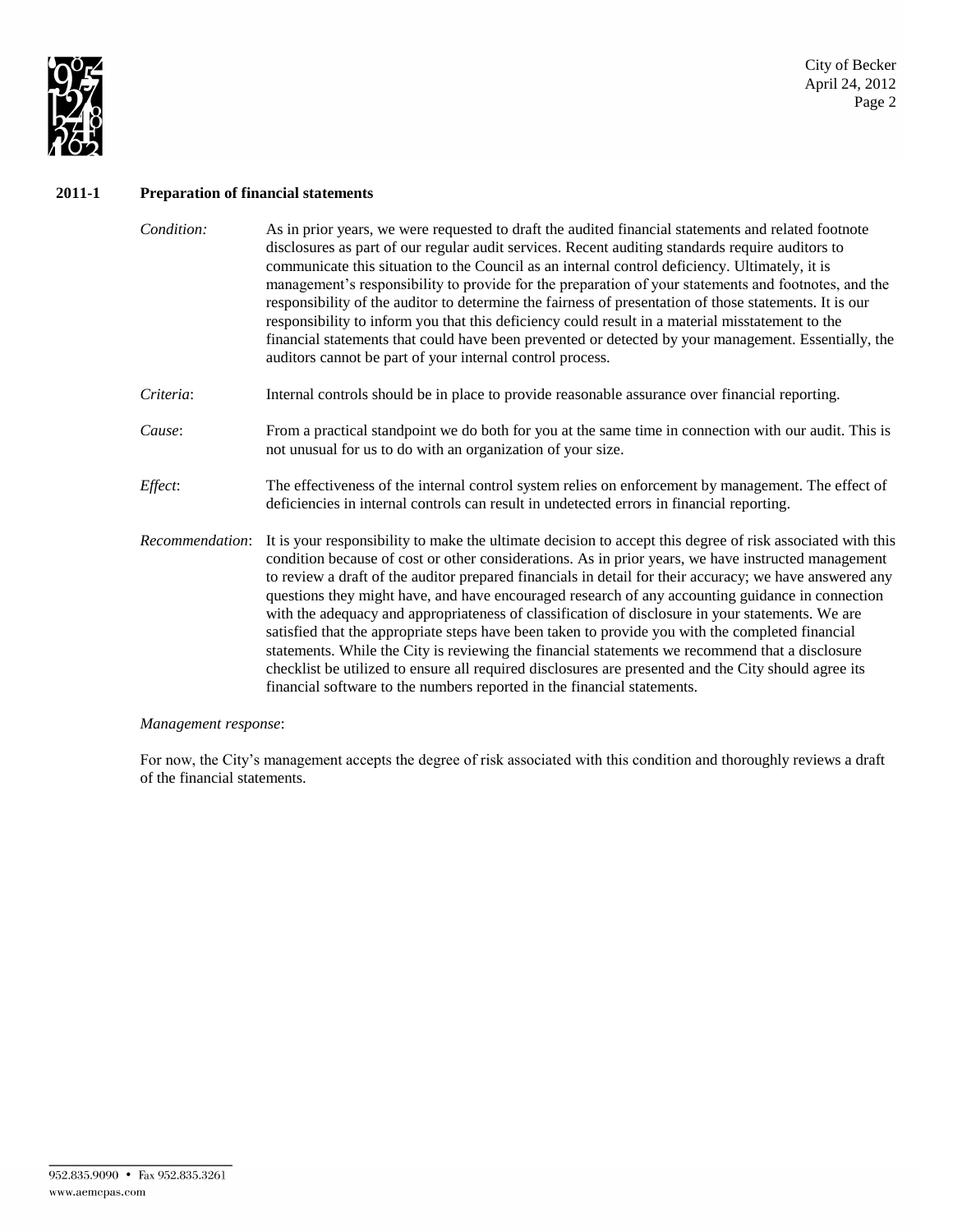

## **2011-2 Limited segregation of duties**

| Condition:      | During our audit we reviewed procedures over cash receipts, cash disbursements, payroll, utility<br>billing, financial reporting, and capital assets and found the City to have limited segregation of<br>duties over those transaction cycles.                                                                                                                                                                                                                                                                                                                                                                                                                                                                                                                                 |
|-----------------|---------------------------------------------------------------------------------------------------------------------------------------------------------------------------------------------------------------------------------------------------------------------------------------------------------------------------------------------------------------------------------------------------------------------------------------------------------------------------------------------------------------------------------------------------------------------------------------------------------------------------------------------------------------------------------------------------------------------------------------------------------------------------------|
| Criteria:       | There are four general categories of duties: authorization, custody, record keeping and<br>reconciliation. In an ideal system, different employees perform each of these four major functions.<br>In other words, no one person has control of two or more of these responsibilities.                                                                                                                                                                                                                                                                                                                                                                                                                                                                                           |
| Cause:          | As a result of the limited number of staff, in the disbursement cycle, the Finance Director has<br>access to checks, ability to posts to the general ledger, and prepares bank reconciliations. In the<br>receipts cycle, the Finance Director maintains accounts receivable invoices, posts to the general<br>ledger, prepares deposits and brings to the bank, and reconciles the bank statement. In the payroll<br>cycle, the Accounting Clerk has control over the checks, sets up employee records, posts to the<br>general ledger. In the utility billing cycle, the Council approves rates but the Utility Billing Clerk,<br>does all other duties. In the financial reporting and capital asset transaction cycles, the Finance<br>Director performs all of the duties. |
| Effect:         | The existence of this limited segregation of duties increases the risk of fraud.                                                                                                                                                                                                                                                                                                                                                                                                                                                                                                                                                                                                                                                                                                |
| Recommendation: | While we recognize the number of staff is not large enough to eliminate this deficiency, we<br>recommend that the City evaluate the current procedures and segregate duties where possible and<br>implement any compensating controls. We are aware some compensating controls are in place;<br>however, it is important that the Council is aware of this condition and monitor all financial<br>information.                                                                                                                                                                                                                                                                                                                                                                  |

### *Management response:*

Management recognizes that it is not economically feasible to correct this finding, however is aware of the deficiency and is relying on oversight by management and the Council to monitor this deficiency.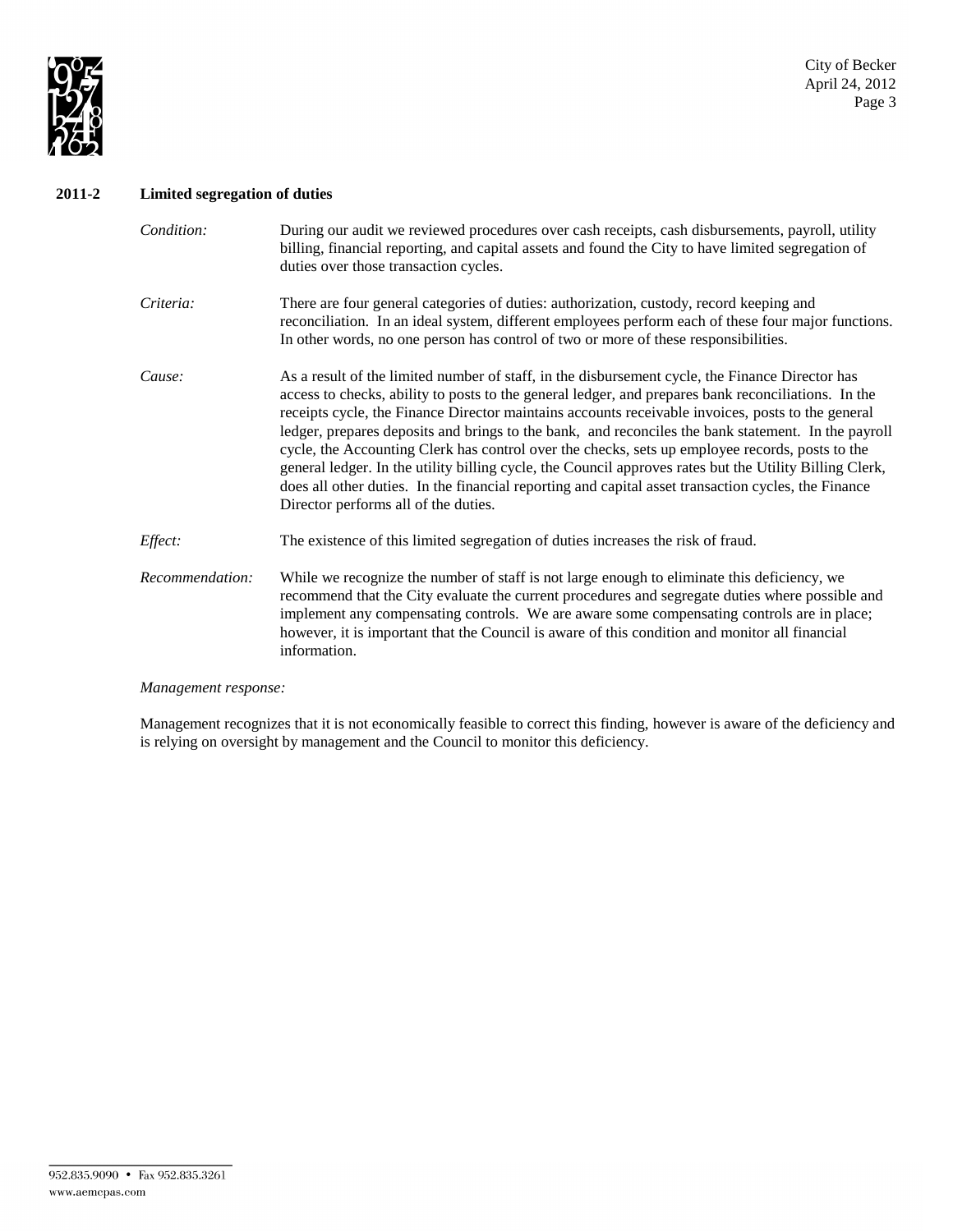

City of Becker April 24, 2012 Page 4

### **Compliance**

As part of obtaining reasonable assurance about whether the financial statements are free of material misstatement, we performed tests of compliance with certain provisions of laws, regulations, contracts and grants, noncompliance with which could have a direct and material effect on the determination of financial statement amounts. However, providing an opinion on compliance with those provisions was not an objective of our audit. The results of our tests disclosed no instances of noncompliance or other matters that are required to be reported under *Government Auditing Standards* or statutes set forth by the State of Minnesota.

### **Planned Scope and Timing of the Audit**

We performed the audit according to the planned scope and timing previously communicated to you.

### **Qualitative Aspects of Accounting Practices**

Management is responsible for the selection and use of appropriate accounting policies. The significant accounting policies used by the City are described in Note 1 to the financial statements. The requirements of GASB statements No. 54 were adopted for the year ended December 31, 2011. We noted no transactions entered into by the City during the year for which there is a lack of authoritative guidance or consensus. All significant transactions have been recognized in the financial statements in the proper period.

During 2011, the City decided to change the classification of six funds. The Debt Service funds with related wastewater treatment facility bonds are now reported within the Sewer fund. The activity of the funds was incorporated into all years presented for the Sewer fund. These funds were previously presented as governmental funds in the fund financial statements and as business-type in the government-wide financial statements.

Accounting estimates are an integral part of the financial statements prepared by management and are based on management's knowledge and experience about past and current events and assumptions about future events. Certain accounting estimates are particularly sensitive because of their significance to the financial statements and because of the possibility that future events affecting them may differ significantly from those expected. The most sensitive estimates affecting the financial statements were capital asset basis, depreciation, compensated absences, other postemployment benefits, and allocation of payroll.

We evaluated the key factors and assumptions used to develop these accounting estimates in determining that it is reasonable in relation to the financial statements taken as a whole.

The disclosures in the financial statements are neutral, consistent, and clear. Certain financial statement disclosures are particularly sensitive because of their significance to financial statement users.

### **Difficulties Encountered in Performing the Audit**

We encountered no significant difficulties in dealing with management in performing and completing our audit.

### **Corrected and Uncorrected Misstatements**

Professional standards require us to accumulate all known and likely misstatements identified during the audit, other than those that are trivial, and communicate them to the appropriate level of management. Management has corrected all such misstatements.

We also assisted in preparing a number of year end accounting entries. These were necessary to adjust the City's records at year end to correct ending balances.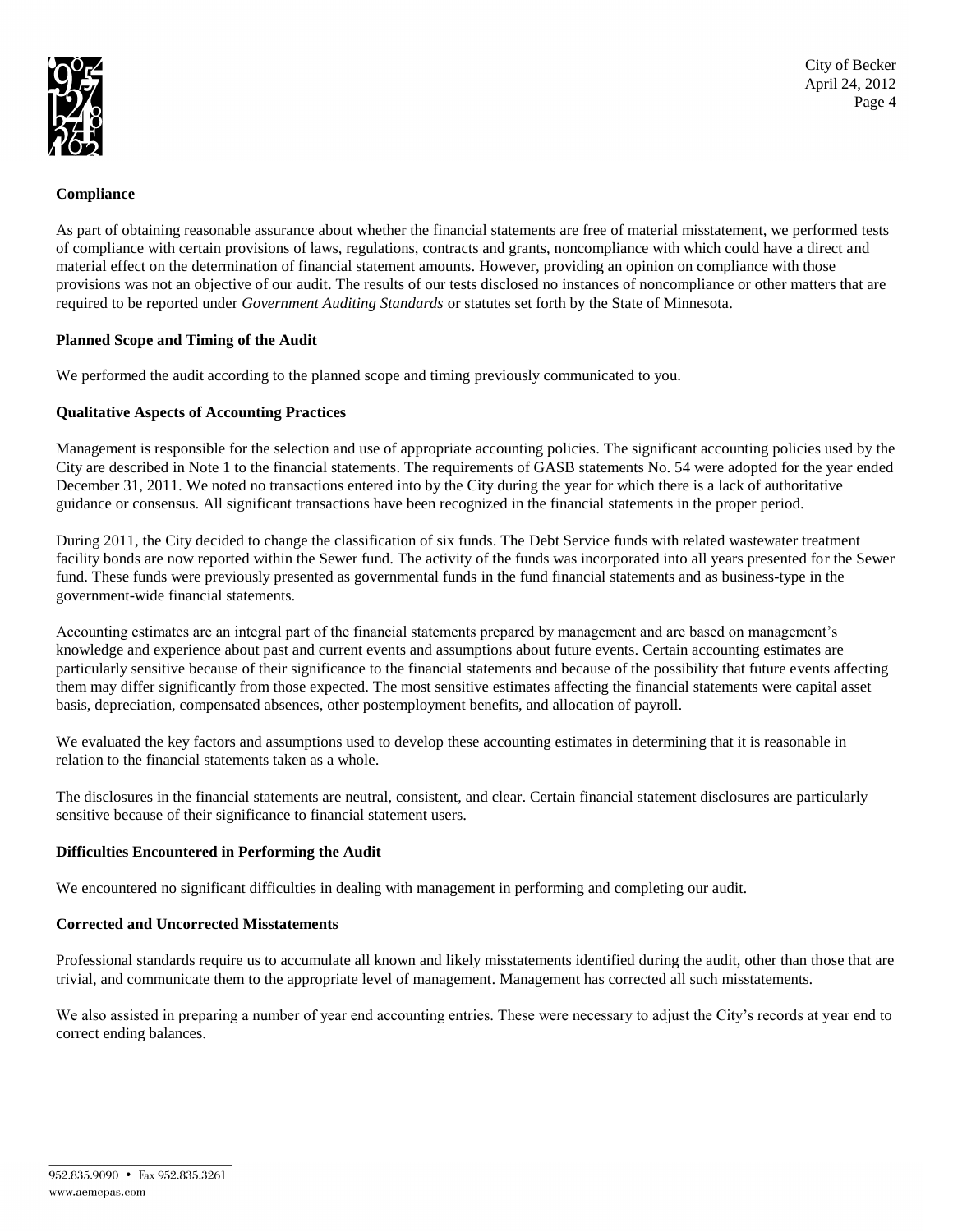

### **Disagreements with Management**

For purposes of this letter, professional standards define a disagreement with management as a financial accounting, reporting, or auditing matter, whether or not resolved to our satisfaction, that could be significant to the financial statements or the auditor's report. We are pleased to report that no such disagreements arose during the course of our audit.

### **Management Representations**

We have requested certain representations from management that are included in the management representations letter April 24, 2012**.**

### **Management Consultations with Other Independent Accountants**

In some cases, management may decide to consult with other accountants about auditing and accounting matters, similar to obtaining a "second opinion" on certain situations. If a consultation involves application of an accounting principle to the City's financial statements or a determination of the type of auditor's opinion that may be expressed on those statements, our professional standards require the consulting accountant to check with us to determine that the consultant has all the relevant facts. To our knowledge, there were no such consultations with other accountants.

### **Other Audit Findings or Issues**

We generally discuss a variety of matters, including the application of accounting principles and auditing standards, with management each year prior to retention as the City's auditors. However, these discussions occurred in the normal course of our professional relationship and our responses were not a condition to our retention.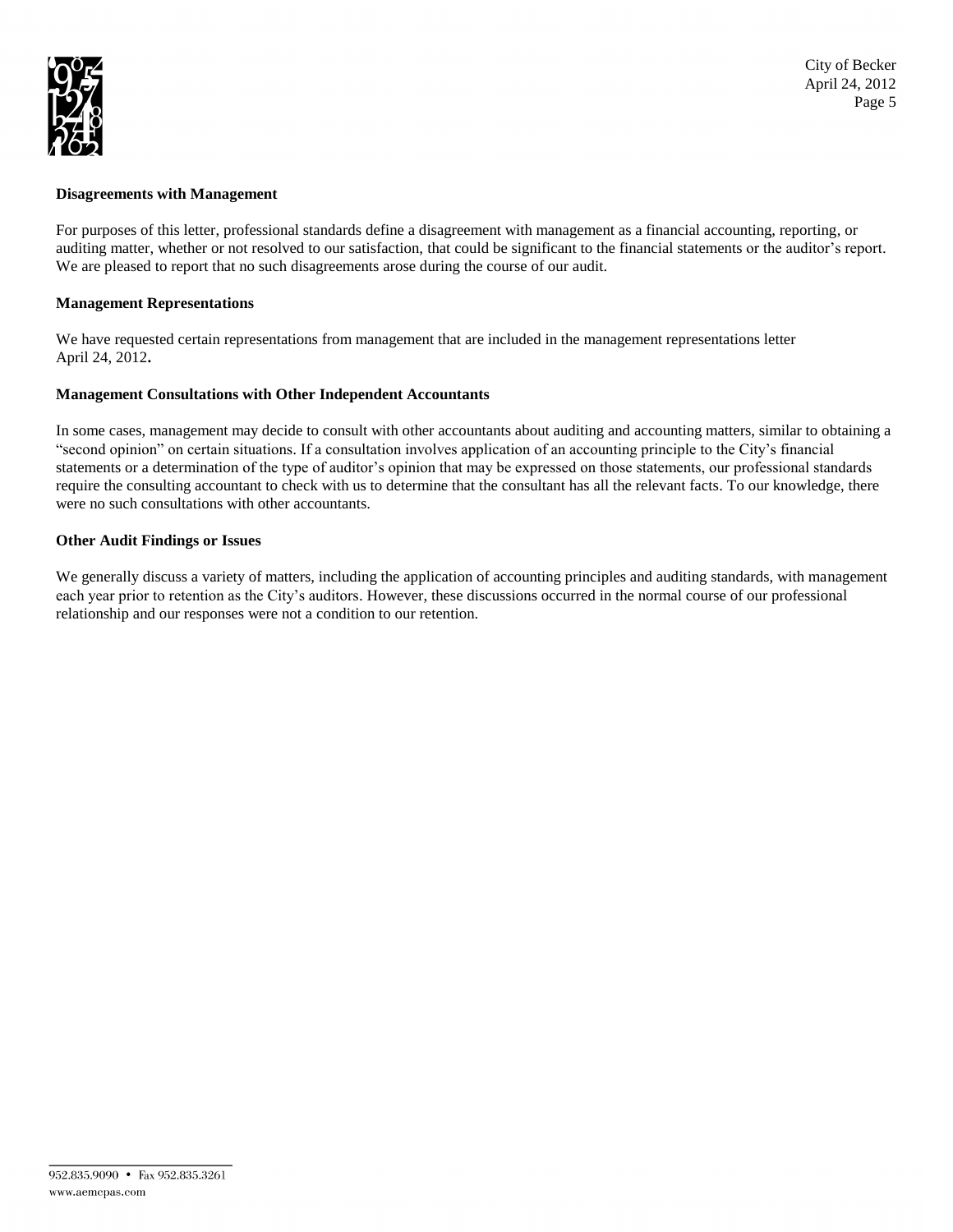

### **Financial Position and Results of Operations**

Our principal observations and recommendations are summarized on the following pages. These recommendations resulted from our observations made in connection with our audit of the City's financial statements for the year ended December 31, 2011.

### **General Fund**

The General fund is used to account for resources traditionally associated with government, which are not required legally or by sound principal management to be accounted for in another fund. The General fund balance increased \$160,362 from 2010. The fund balance of \$1,187,734 is 40 percent of the 2011 expenditures and transfers out. We recommend the fund balance be maintained at a level sufficient to fund operations until the major revenue sources are received in June. We feel a reserve of approximately 40 to 50 percent of planned expenditures and transfers out is adequate to meet working capital and small emergency needs.

The purposes and benefits of a fund balance are as follows:

- Expenditures are incurred somewhat evenly throughout the year. However, property tax and state aid revenues are not received until the second half of the year. An adequate fund balance will provide the cash flow required to finance the governmental fund expenditures.
- The City is vulnerable to legislative actions at the State and Federal level. The State imposed reductions of market value credit aid and local government aid for some cities for 2011. Levy limits have also been implemented for municipalities in past legislative sessions. An adequate fund balance will provide a temporary buffer against those aid adjustments and levy limits.
- Expenditures not anticipated at the time the annual budget was adopted may need immediate Council action. These would include capital outlay, replacement, lawsuits and other items. An adequate fund balance will provide the financing needed for such expenditures.
- A strong fund balance will assist the City in maintaining, improving or obtaining its bond rating. The result will be better interest rates in future bond sales.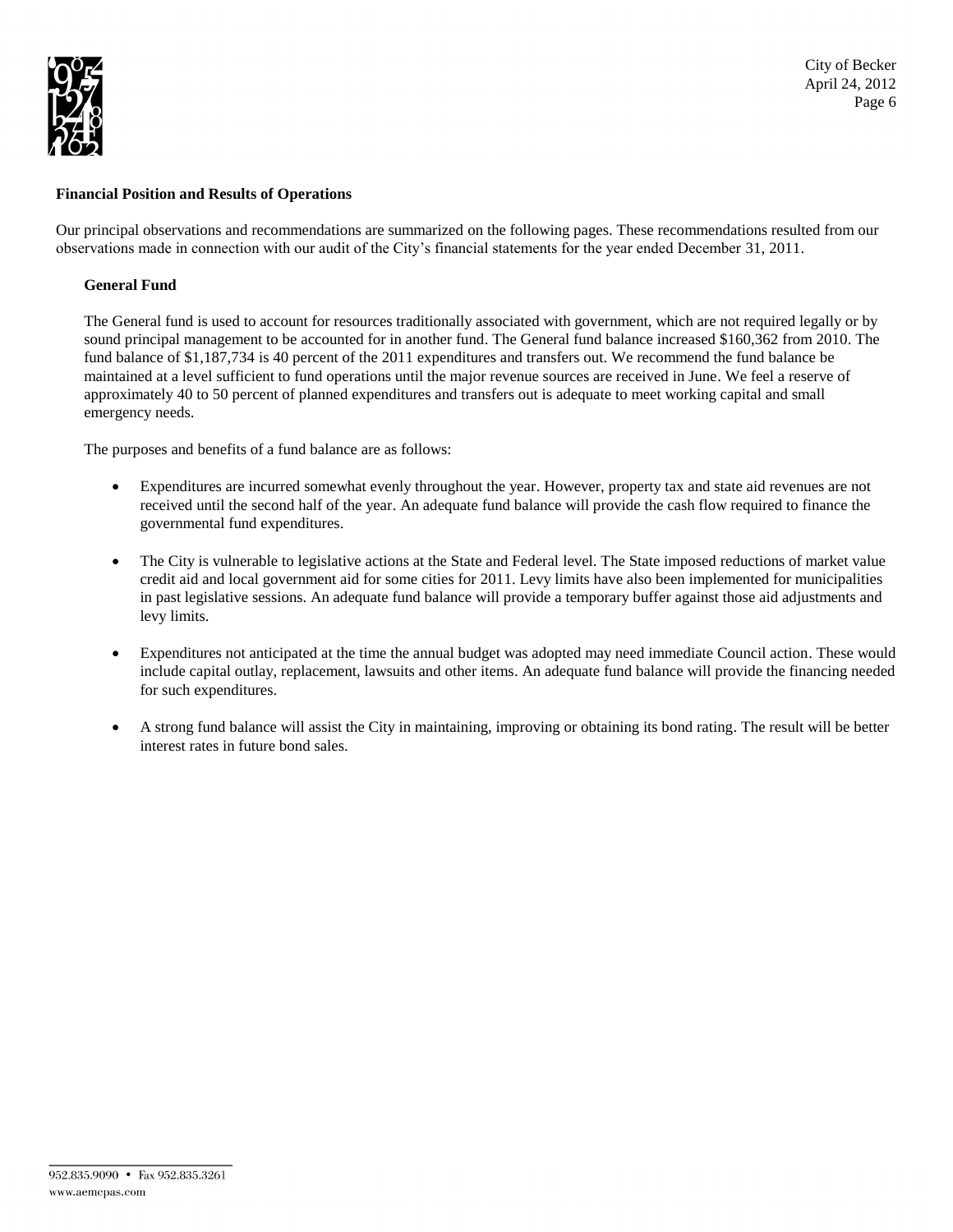

Unassigned Total General Fund Balance Fund Balance Budget Fund Year December 31 December 31 Year Budget 2008 \$ 1,214,601 \$ 1,300,406 2009 \$ 2,540,950 47.8 % 51.2 % 2009 1,124,988 1,283,261 2010 3,209,000 35.1 40.0 2010 869,026 1,027,372 2011 2,625,620 33.1 39.1 2011 898,543 1,187,734 2012 2,570,875 35.0 46.2 to Budget Fund Balance of Unassigned Percent Percent of Total Fund Balance to Budget

The prior four years of fund balance relative to budget are presented below.



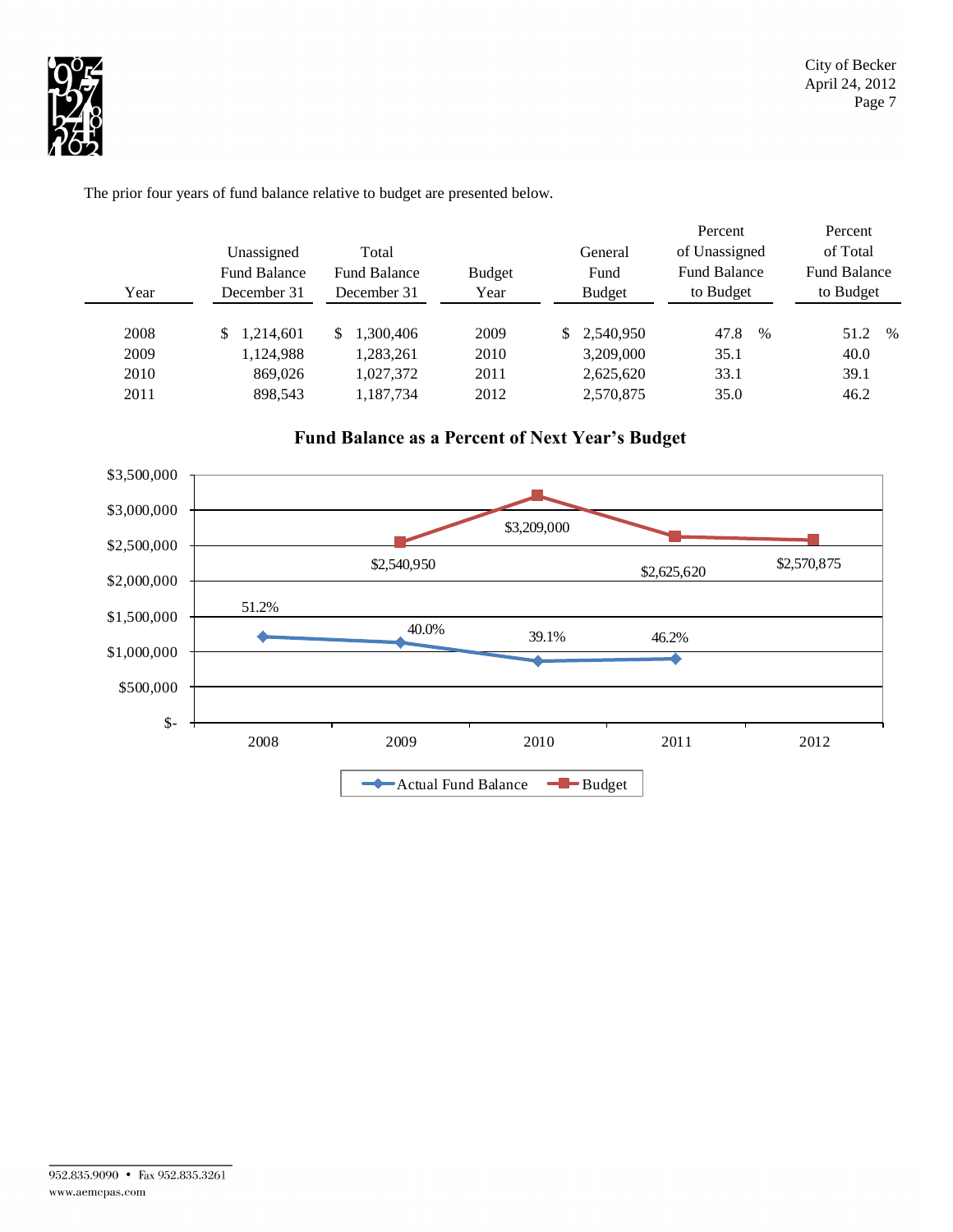

## A summary of the 2011 operations are as follows:

|                                                                 | Final<br><b>Budget</b><br><b>Amounts</b> | Actual<br>Amounts             | Variance with<br>Final Budget    |  |
|-----------------------------------------------------------------|------------------------------------------|-------------------------------|----------------------------------|--|
| Revenues<br>Expenditures                                        | 2,568,120<br>\$<br>2,569,220             | 2,822,045<br>\$.<br>2,560,962 | $\mathbb{S}$<br>253,925<br>8,258 |  |
| Excess (deficiency) of revenues<br>over (under) expenditures    | (1,100)                                  | 261,083                       | 262,183                          |  |
| Other financing sources (uses)<br>Transfers in<br>Transfers out | 57,500<br>(56, 400)                      | 324,467<br>(425, 188)         | 266,967<br>(368, 788)            |  |
| Total other financing sources (uses)                            | 1,100                                    | (100, 721)                    | (101, 821)                       |  |
| Net change in fund balances                                     |                                          | 160,362                       | 160,362                          |  |
| Fund balances, January 1                                        | 1,027,372                                | 1,027,372                     |                                  |  |
| Fund balances, December 31                                      | 1,027,372                                | 1,187,734<br>\$               | \$<br>160,362                    |  |

The total expenditures were under budget by \$8,258. The most significant positive expenditure variance was in the general government function which was under budget by \$105,323. The most significant negative variance was in public works capital outlay, which was \$131,005 over budget.

The total revenues were over budget by \$253,925. The majority of the variance came from taxes and intergovernmental revenue received in excess of budget by \$93,160 and \$65,540, respectively. An additional \$73,044 was received from special assessments that was not budgeted.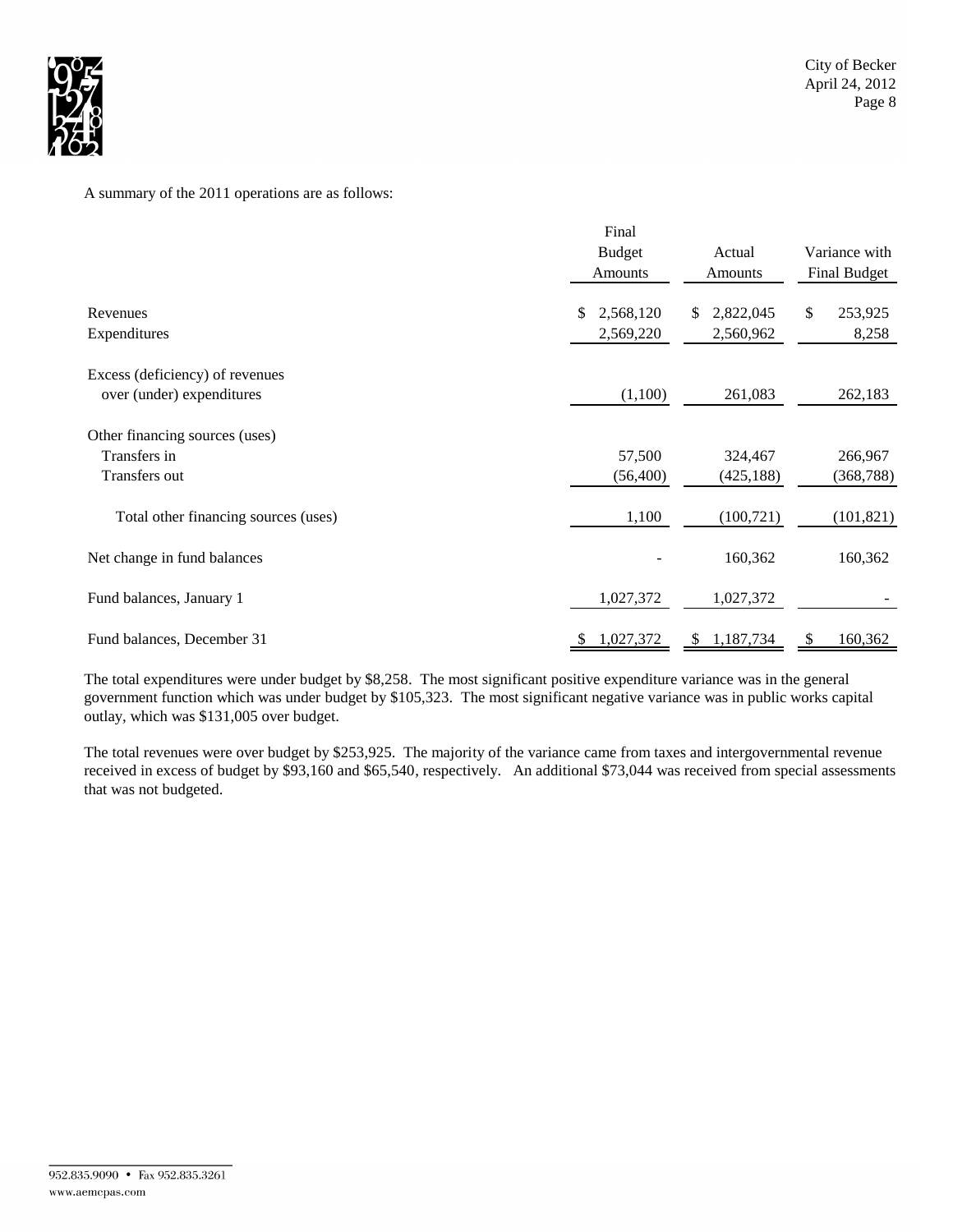

|                              |             |              |             | Percent of   |            |     |
|------------------------------|-------------|--------------|-------------|--------------|------------|-----|
| Revenue Source               | 2009        | 2010         | 2011        | Total        | Per Capita |     |
|                              |             |              |             |              |            |     |
| Taxes                        | \$2,196,665 | \$2,217,888  | \$1,921,680 | $\%$<br>61.1 | \$         | 423 |
| Licenses and permits         | 68,260      | 51.199       | 50,353      | 1.6          |            | 11  |
| Intergovernmental            | 650,384     | 837,366      | 585,140     | 18.6         |            | 129 |
| Charges for services         | 172.241     | 129,426      | 113,779     | 3.6          |            | 25  |
| Fines and forfeitures        | 49.295      | 11.235       | 15,013      | 0.5          |            | 3   |
| Special assessments          | 173.613     | 57.748       | 73,044      | 2.3          |            | 16  |
| Interest on investments      | 18,289      | 13,485       | 6,229       | 0.2          |            |     |
| Miscellaneous                | 38,214      | 44,555       | 56,807      | 1.8          |            | 13  |
| Transfers in                 | 349,634     | 102,212      | 324,467     | 10.3         |            | 72  |
| Total revenues and transfers | \$3,716,595 | \$ 3,465,114 | \$3,146,512 | 100.0 %      |            | 693 |

A summary and comparison of 2011, 2010, and 2009 General fund revenues and transfers in are as follows:

The sources of 2011, 2010, and 2009 revenues and transfers are presented graphically as follows:



## **Revenues**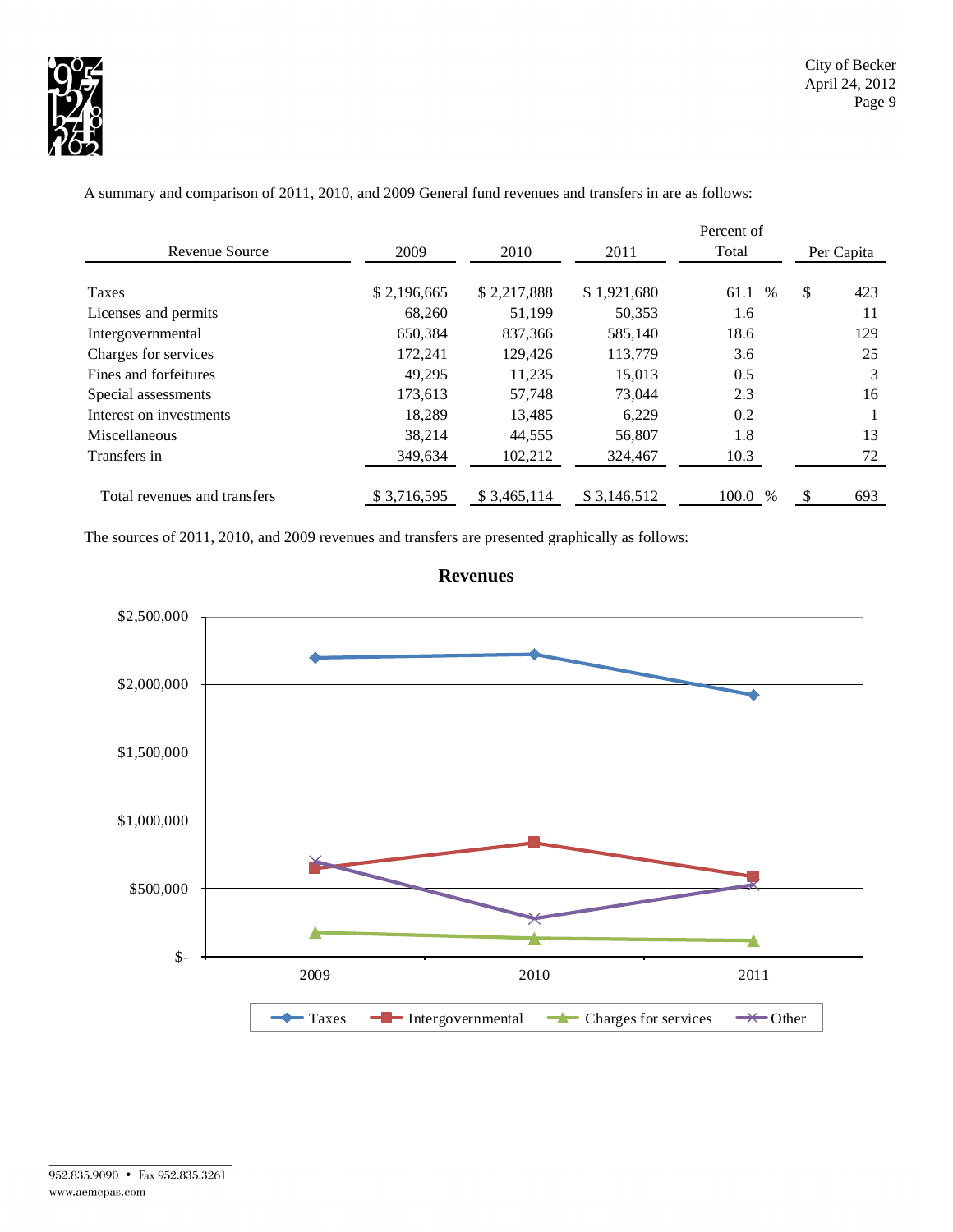

|                        |               |                |               | Percent of    | Per       | Peer Group |
|------------------------|---------------|----------------|---------------|---------------|-----------|------------|
| Program                | 2009          | 2010           | 2011          | Total         | Capita    | Per Capita |
| Current                |               |                |               |               |           |            |
| General government     | 685.669<br>\$ | \$.<br>697.104 | 680,997<br>\$ | 22.8 %        | \$<br>150 | \$<br>123  |
| Public safety          | 647,824       | 711,172        | 722,525       | 24.2          | 159       | 204        |
| Public works           | 557,433       | 506,768        | 571,090       | 19.1          | 126       | 108        |
| Culture and recreation | 110,053       | 124,842        | 111,386       | 3.7           | 25        | 47         |
| Total current          | 2,000,979     | 2,039,886      | 2,085,998     | 69.8          | 460       | 482        |
| Capital outlay         | 524,581       | 471,570        | 474,964       | 15.9          | 105       | 18         |
| Transfers out          | 1,208,180     | 1.209.547      | 425,188       | 14.3          | 94        |            |
| Total expenditures     |               |                |               |               |           |            |
| and transfers          | \$3,733,740   | \$3,721,003    | \$2,986,150   | 100.0<br>$\%$ | 659<br>S  | 500<br>S   |

A summary and comparison of 2011, 2010, and 2009 General fund expenditures and transfers out are as follows:

The above chart compares the amount the City spends per capita, in comparison to a peer group. The peer group average is compiled from information from approximately 120 fourth class cities (populations 2,500-10,000) across the State.





## **Expenditures**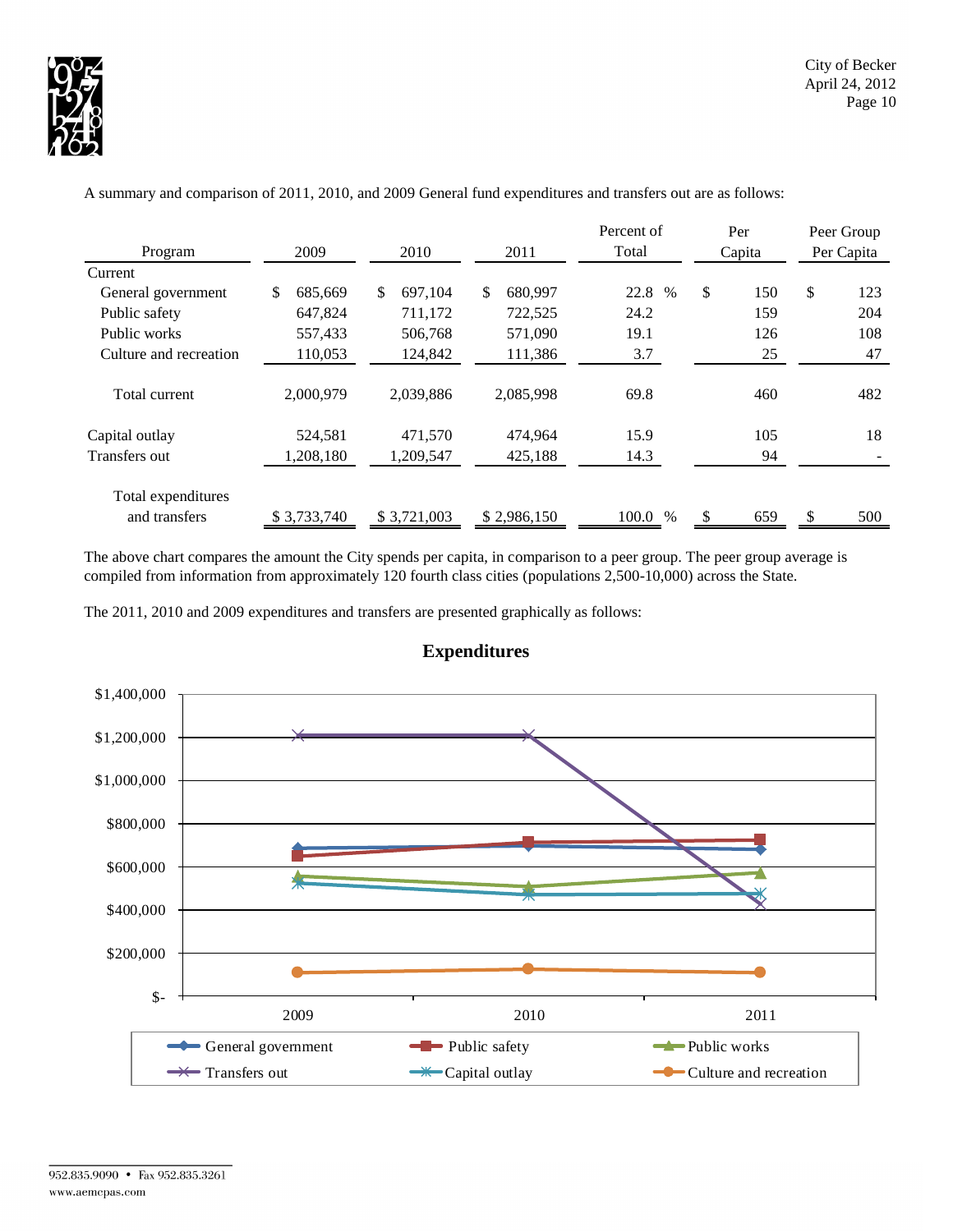

### **Special Revenue Funds**

Special revenue funds are a classification of funds to account for revenues and related expenditures segregated by City policy (committed) or federal or state statutes (restricted) for specific purposes. The fund balances (deficits) of the special revenue funds were as follows at December 31, 2011 and 2010:

|                         | Fund Balances (Deficits) |                 |             |    |            |  |  |  |
|-------------------------|--------------------------|-----------------|-------------|----|------------|--|--|--|
|                         |                          | December 31,    |             |    |            |  |  |  |
| Fund                    | 2011                     |                 | 2010        |    | (Decrease) |  |  |  |
| Major                   |                          |                 |             |    |            |  |  |  |
| <b>Community Center</b> | \$                       | (98, 497)<br>\$ | (127, 458)  | \$ | 28,961     |  |  |  |
| Nonmajor                |                          |                 |             |    |            |  |  |  |
| Fire Department         | 1,278,124                |                 | 1,124,084   |    | 154,040    |  |  |  |
| Economic Development    | 197,538                  |                 | 174,822     |    | 22,716     |  |  |  |
|                         |                          |                 |             |    |            |  |  |  |
| Total                   | \$1,377,165              |                 | \$1,171,448 |    | 205,717    |  |  |  |

All funds should have sufficient resources to provide for their operations but occasionally deficits will occur. The Community Center fund balance includes an increase of \$28,961 from 2010, but remains in a deficit. It is recommended that the City review its financing plans to ensure that future revenue will be sufficient to eliminate this deficit.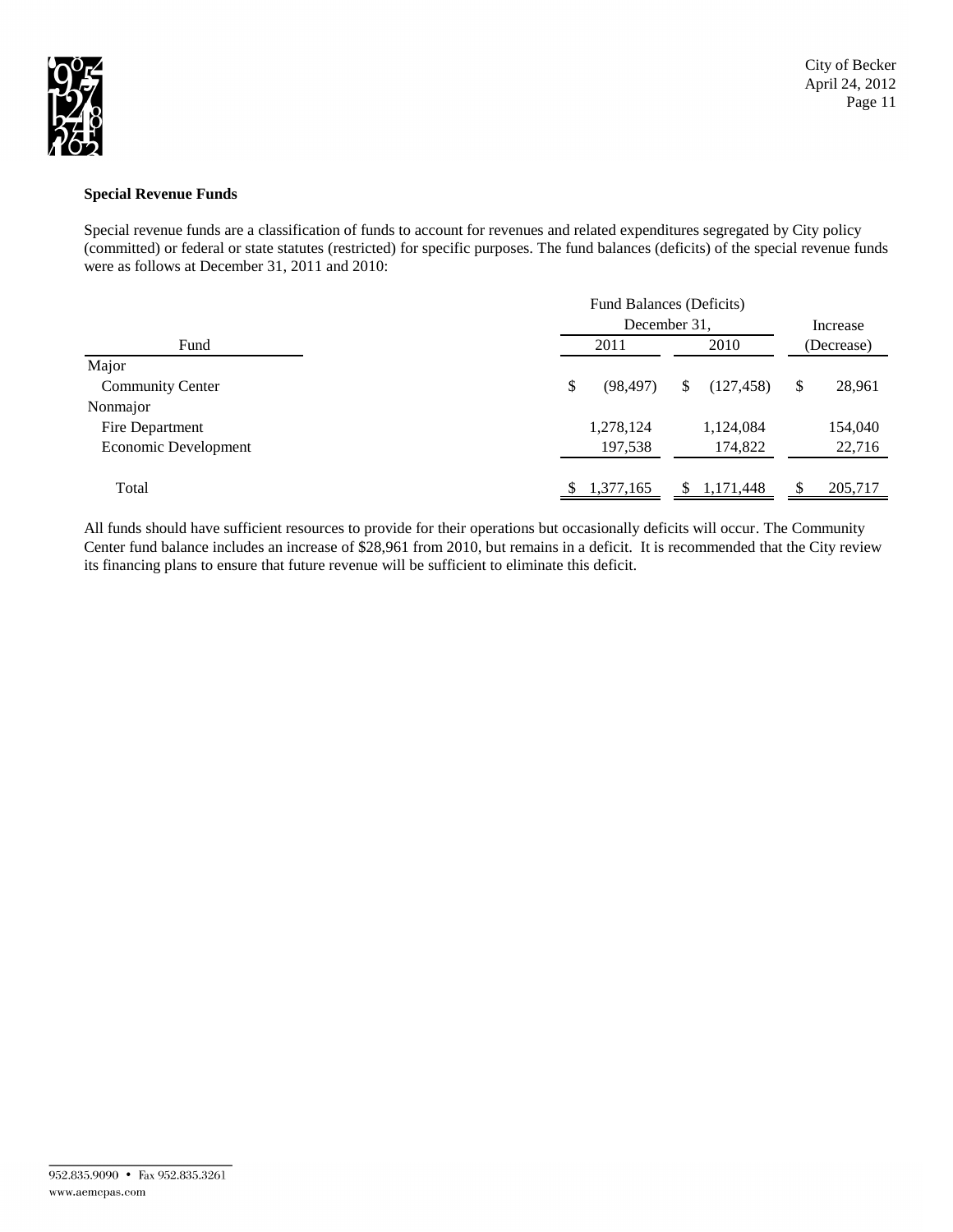

## **Debt Service Funds**

Debt Service funds are a type of governmental fund to account for the accumulation of resources for the payment of interest and principal on debt (other than enterprise fund debt).

Debt Service funds may have one or a combination of the following revenue sources pledged to retire debt as follows:

- Property taxes Primarily for general City benefit projects such as streets and municipal buildings. Property taxes may also be used to fund special assessment bonds which are not fully assessed.
- Capitalized interest portion of bond proceeds After the sale of bonds, the project may not produce revenue (tax increments or special assessments) for a period of one to two years. Bonds are issued with this timing difference considered in the form of capitalized interest.
- Special assessments Charges to benefited properties for various improvements.

In addition to the above pledged assets, other funding sources may be received by Debt Service funds as follows:

- Residual project proceeds from the related capital projects fund
- Investment earnings
- State or Federal grants
- Transfers from other funds

The following is a recap of the various debt service fund assets and the related bond principal outstanding:

| Debt Description                                | Cash<br><b>Balance</b> | Total<br><b>Assets</b> | <b>Bonds</b><br>Outstanding | Year of<br>Maturity |
|-------------------------------------------------|------------------------|------------------------|-----------------------------|---------------------|
| G.O. Fire Station Bonds, Series 2003A           | .535,840<br>S          | 1,536,949<br>S.        | 1.920.000<br>S              | 02/01/12            |
| G.O. Fire Station Refunding Bonds, Series 2011A | 13,345                 | 280,903                | 1,335,000                   | 02/01/19            |
| G.O. Improvement Bonds, Series 2010A            | 5,579                  | 1,434,437              | 1,860,000                   | 02/01/26            |
| G.O. TIF Financing Bonds, Series 1994D          | 3,508,374              | 3,508,515              | 8,355,000                   | 08/01/15            |
| Total G.O. Bonds                                | 5,063,138              | 6,760,804<br>S.        | \$13,470,000                |                     |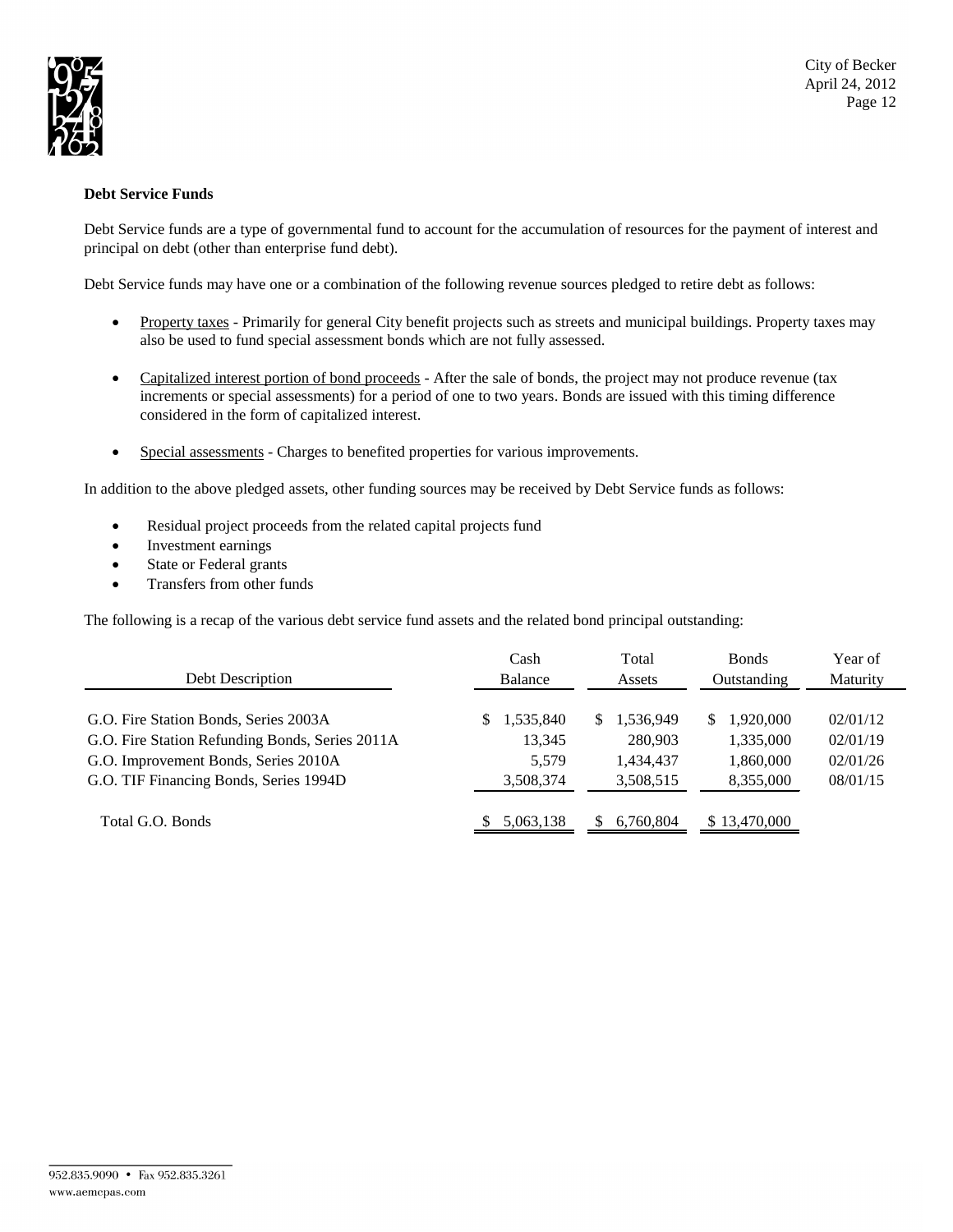

## **Capital Projects Funds**

The capital projects funds are used to account for and report financial resources that are restricted, committed, or assigned to expenditure for capital outlays, including the acquisition or construction of capital facilities and other capital assets not being financed by proprietary funds. The fund balances of capital projects funds were as follows at December 31, 2011 and 2010:

|                                                     | <b>Fund Balances</b> |                           |              |  |  |
|-----------------------------------------------------|----------------------|---------------------------|--------------|--|--|
|                                                     | December 31,         | Increase                  |              |  |  |
| Fund                                                | 2011                 | 2010                      | (Decrease)   |  |  |
| Major                                               |                      |                           |              |  |  |
| <b>Revolving Capital</b>                            | \$<br>8,911,133      | 8.821.804<br><sup>S</sup> | \$<br>89.329 |  |  |
| 2011 Industrial Park Street and Utility Improvement | 744.299              | 1,794,652                 | (1,050,353)  |  |  |
| Nonmajor                                            |                      |                           |              |  |  |
| <b>Trunk Facilities</b>                             | 879,231              | 893,160                   | (13, 929)    |  |  |
| Fossum Fields Road Pedestrian Path                  | 41,308               | 39,804                    | 1,504        |  |  |
| County Road 67 Improvement                          |                      | (455)                     | 455          |  |  |
| Total                                               | \$10,575,971         | \$11,548,965              | (972.994)    |  |  |

The City has done well monitoring the status of outstanding capital project funds, identifying financing to eliminate deficits and closing those that are complete. We recommend the City continue to evaluate the status of each fund annually.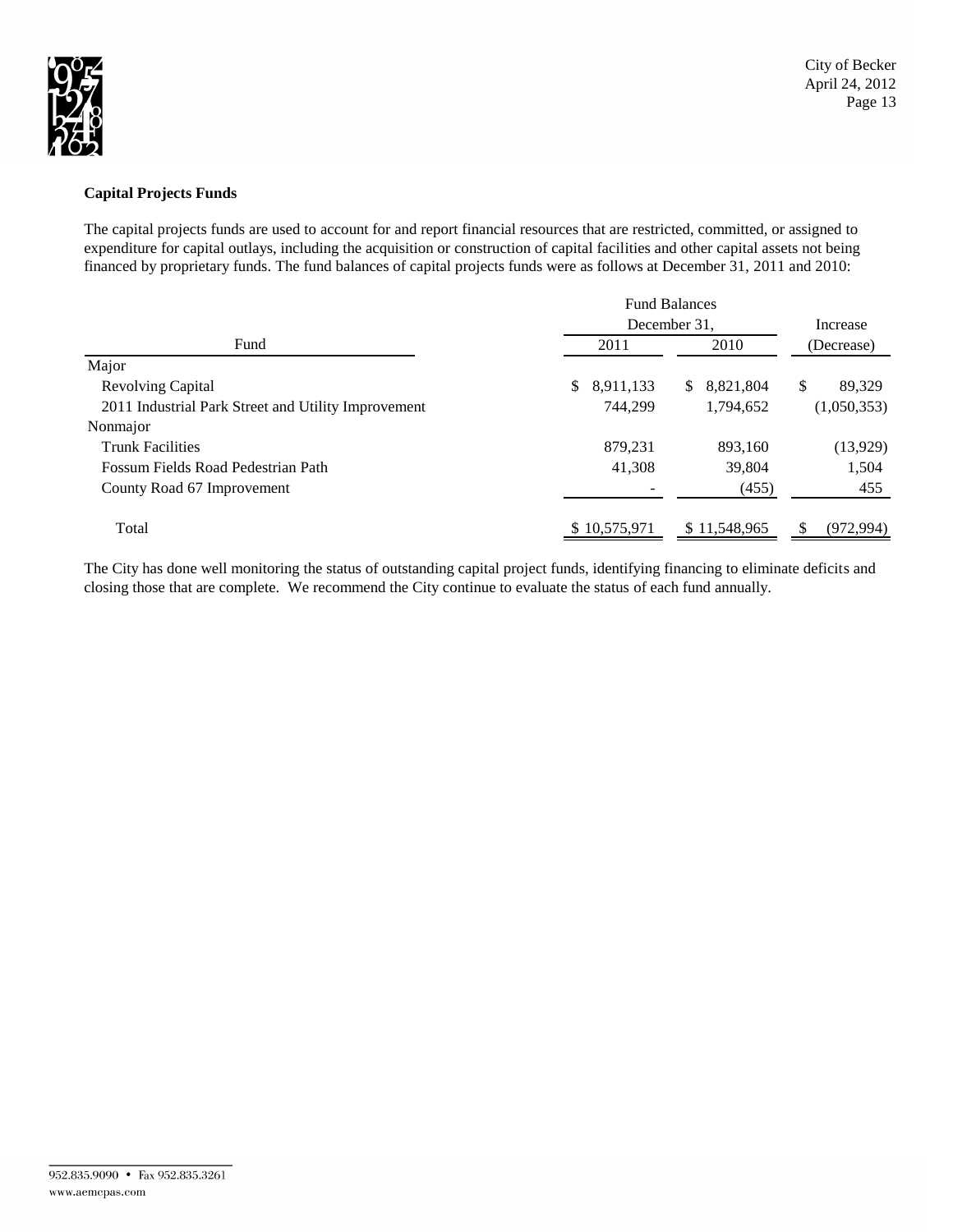

## **Proprietary Funds**

The results of the operations and cash position of the Water fund for the past three years are as follows:

## **Water Fund Operations**

|                                | 2009                                    |               | 2010<br>2011  |                       |                                               |                          |
|--------------------------------|-----------------------------------------|---------------|---------------|-----------------------|-----------------------------------------------|--------------------------|
|                                | Total                                   | Percent       | Total         | Percent               | Total                                         | Percent                  |
| Operating revenues             | 509,465<br>\$                           | 100.0<br>$\%$ | \$<br>515,880 | 100.0<br>$\%$         | \$<br>474,719                                 | 100.0 %                  |
| Operating expenses             | (303, 190)                              | (59.5)        | (248, 778)    | (48.2)                | (244, 803)                                    | (51.6)                   |
| Depreciation                   | (241, 168)                              | (47.3)        | (242, 205)    | (46.9)                | (252, 928)                                    | (53.3)                   |
| Operating income (loss)        | (34,893)                                | (6.8)         | 24,897        | 4.9                   | (23,012)                                      | (4.9)                    |
| Nonoperating expenses          | 24,136                                  | 4.7           |               |                       |                                               | $\overline{\phantom{a}}$ |
| Interest expense               | (52, 931)                               | (10.4)        | (49, 120)     | (9.5)                 | (34, 354)                                     | (7.2)                    |
| Loss before contributions      |                                         |               |               |                       |                                               |                          |
| and transfers                  | (63, 688)                               | (12.5)        | (24, 223)     | (4.6)                 | (57, 366)                                     | (12.1)                   |
| Contributed assets             | 550,080                                 | 108.0         |               |                       |                                               |                          |
| Transfers in                   | 40,938                                  | 8.0           | 40,000        | 7.8                   | 40,000                                        | 8.4                      |
| Transfers out                  | (23, 857)                               | (4.7)         | (2,089)       | (0.4)                 |                                               |                          |
| Change in fund net assets      | 503,473                                 | 98.8<br>$\%$  | 13,688<br>\$  | 2.8 %                 | (17,366)<br>-\$                               | $(3.7)$ %                |
| Cash and temporary investments |                                         |               |               |                       |                                               |                          |
| Unrestricted                   | 967,116<br>\$                           |               | \$1,191,586   |                       | \$1,396,240                                   |                          |
| Restricted                     | \$<br>361,579                           |               | \$<br>342,455 |                       | \$<br>325,026                                 |                          |
| \$2,000,000                    |                                         |               |               |                       |                                               |                          |
| \$1,800,000                    |                                         |               |               |                       |                                               |                          |
| \$1,600,000                    |                                         |               |               |                       |                                               |                          |
| \$1,400,000                    |                                         |               |               |                       |                                               |                          |
| \$1,200,000                    |                                         |               |               |                       |                                               |                          |
| \$1,000,000                    |                                         |               |               |                       |                                               |                          |
| \$800,000                      |                                         |               |               |                       |                                               |                          |
| \$600,000                      |                                         |               |               |                       |                                               |                          |
| \$400,000                      |                                         |               |               |                       |                                               |                          |
| \$200,000                      |                                         |               |               |                       |                                               |                          |
| $\frac{1}{2}$                  |                                         |               |               |                       |                                               |                          |
| \$(200,000)                    |                                         |               |               |                       |                                               |                          |
|                                | 2009                                    |               | 2010          |                       | 2011                                          |                          |
|                                | Operating revenues                      |               |               | Operating expenses    |                                               |                          |
| Depreciation                   |                                         |               |               | Nonoperating expenses |                                               |                          |
|                                | Loss before contributions and transfers |               |               |                       | $\blacksquare$ Cash and temporary investments |                          |

The cash balance is at a level sufficient to provide for working capital and other needs. The fund recorded an operating loss as operating revenues decreased from prior year. The cash balance remains strong in relation to operations; however, it is important to review cash flow each year to determine if rates are adequate to cover operations.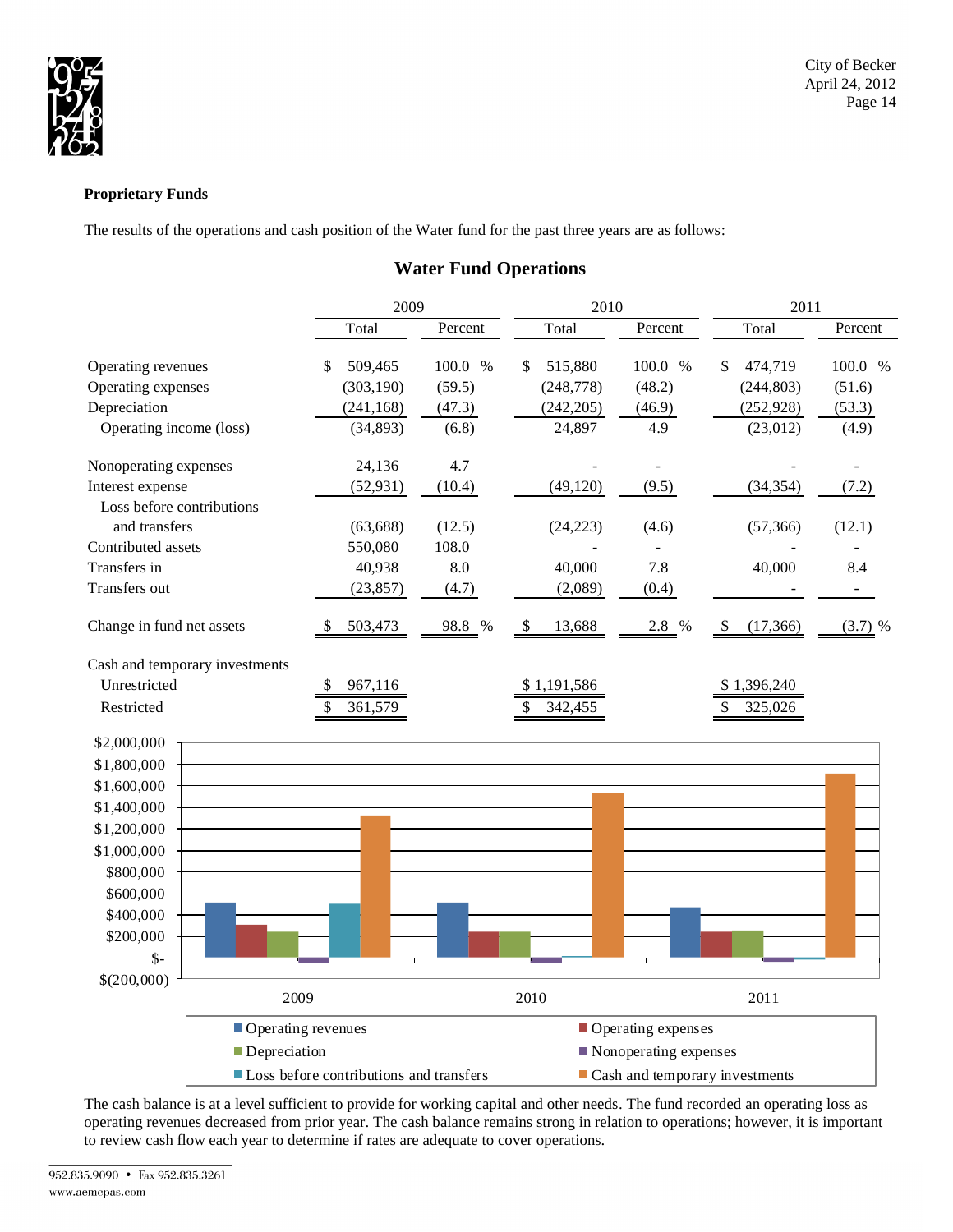

The operations of the Sewer fund for the past three years are summarized as follows:

|                                | $2009 *$         |               | 2010            |               | 2011             |               |  |
|--------------------------------|------------------|---------------|-----------------|---------------|------------------|---------------|--|
|                                | Total            | Percent       | Total           | Percent       | Total            | Percent       |  |
| Operating revenues             | 1,239,766<br>\$. | 100.0<br>$\%$ | \$<br>1,267,296 | 100.0<br>$\%$ | 1,191,733<br>\$. | 100.0<br>$\%$ |  |
| Operating expenses             | (954, 964)       | (77.0)        | (1,047,965)     | (82.7)        | (1,020,124)      | (85.6)        |  |
| Depreciation                   | (821, 121)       | (66.2)        | (818, 946)      | (64.6)        | (823,085)        | (69.1)        |  |
| Operating loss                 | (536,319)        | (43.2)        | (599, 615)      | (47.3)        | (651, 476)       | (54.7)        |  |
| Nonoperating revenues          | 6,903            | 0.6           | 1,673,798       | 132.1         | 1,754,882        | 147.3         |  |
| Interest expense               |                  |               | (514, 884)      | (40.6)        | (373,966)        | (31.4)        |  |
| Income (loss) before           |                  |               |                 |               |                  |               |  |
| contributions and transfers    | (529, 416)       | (42.6)        | 559,299         | 44.2          | 729,440          | 61.2          |  |
| Contributed assets             | 480,696          | 38.8          |                 |               |                  |               |  |
| Transfers in                   | 236              |               | 101,875         | 8.0           | 20,686           | 1.7           |  |
| Transfers out                  | (202, 994)       | (16.4)        | (208, 475)      | (16.5)        | (229, 602)       | (19.3)        |  |
| Change in fund net assets      | (251, 478)       | $(20.2)$ %    | 452,699<br>\$.  | 35.7<br>$\%$  | 520,524<br>- S   | 43.6 %        |  |
| Cash and temporary investments |                  |               |                 |               |                  |               |  |
| Unrestricted                   | 343,751<br>S     |               | 310,892         |               | 290,021          |               |  |
| Restricted                     |                  |               | 3,780,41        |               | 2,176,597        |               |  |
| Bonds payable                  | \$               |               | \$14,320,000    |               | \$11,360,000     |               |  |

## **Sewer Fund Operations**

\* 2009 figures do not include adjustment to account for reclassification of Debt Service funds in 2011.



In 2011, the Sewer fund's net assets increased by \$520,524. The increase in net assets was due to nonoperating revenue of \$1,754,882. The majority of nonoperating revenue was from taxes. Although there has been three consecutive years of operating losses, the City has had adequate cash flow to support its needs in the past and is expected to remain sufficient. The cash decrease from 2010 to 2011 was due to refunding bond proceeds included in the 2010 balance.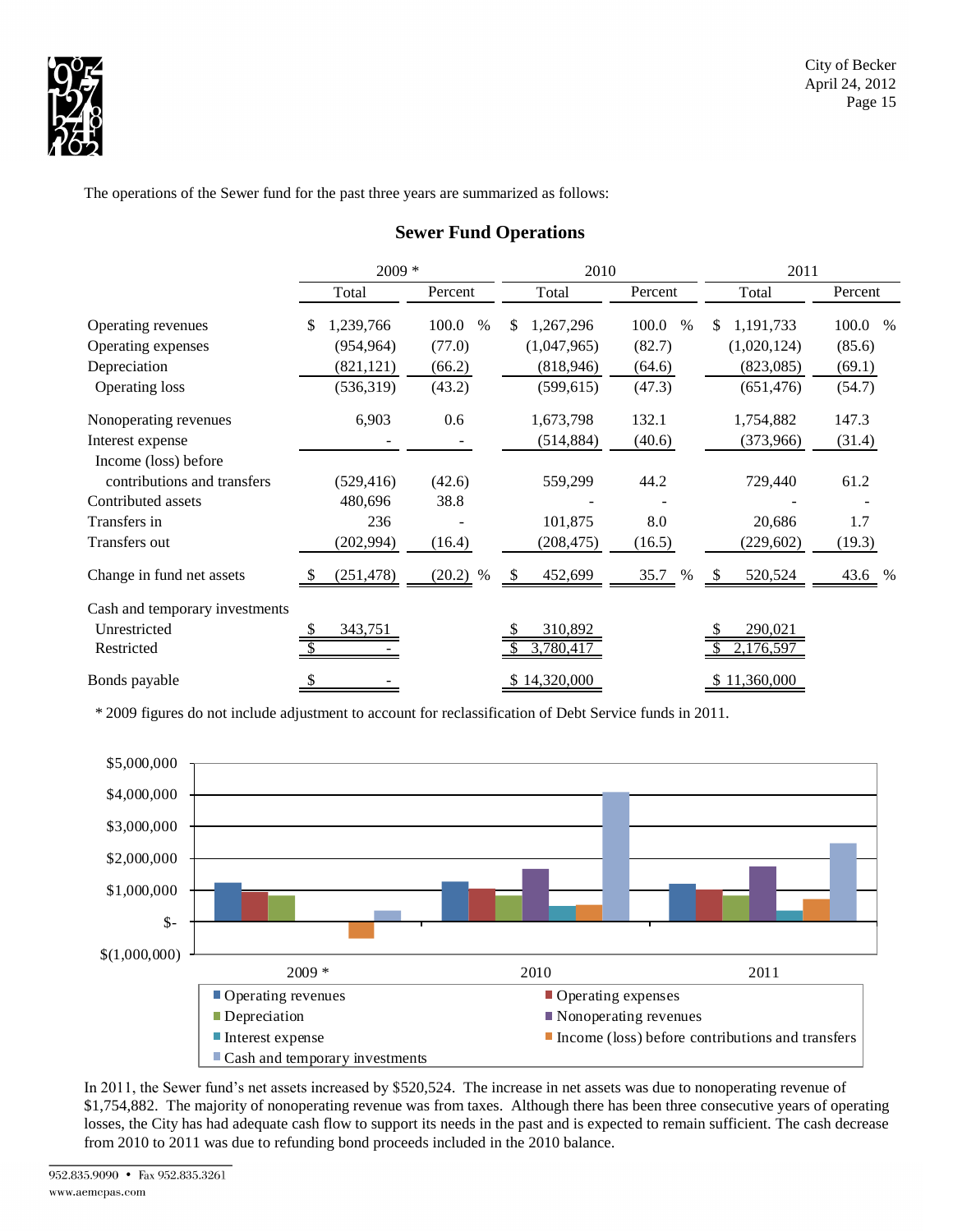

The operations of the Golf Course fund for the past three years are summarized as follows:

## **Golf Course Operations**

|                                          |                    | 2009                                                                           |                          | 2010                         |                          |                                               | 2011               |  |  |
|------------------------------------------|--------------------|--------------------------------------------------------------------------------|--------------------------|------------------------------|--------------------------|-----------------------------------------------|--------------------|--|--|
|                                          |                    | Total                                                                          | Percent                  | Total                        | Percent                  | Total                                         | Percent            |  |  |
| Operating revenues<br>Operating expenses |                    | 955,798<br>\$<br>(1,061,797)                                                   | 100.0<br>$\%$<br>(111.1) | 851,863<br>\$<br>(1,027,493) | 100.0<br>$\%$<br>(120.6) | 829,939<br>\$<br>(933, 786)                   | 100.0 %<br>(112.5) |  |  |
| Depreciation<br>Operating loss           |                    | (229, 506)<br>(335,505)                                                        | (24.0)<br>(35.1)         | (226,749)<br>(402, 379)      | (26.6)<br>(47.2)         | (225, 364)<br>(329, 211)                      | (27.2)<br>(39.7)   |  |  |
| Nonoperating                             |                    |                                                                                |                          |                              |                          |                                               |                    |  |  |
| revenues (expenses)<br>Interest expense  |                    | (69,081)<br>(8,129)                                                            | (7.2)<br>(0.9)           | 17<br>(7,051)                | (0.8)                    | 48,507<br>(4, 146)                            | 5.8<br>(0.5)       |  |  |
| Loss before transfers                    |                    | (412,715)                                                                      | (43.2)                   | (409, 413)                   | (48.0)                   | (284, 850)                                    | (34.4)             |  |  |
| Transfers in                             |                    | 158,051                                                                        | 16.5                     | 222,903                      | 26.2                     | 179,060                                       | 21.6               |  |  |
| Change in fund net assets                |                    | (254, 664)                                                                     | $(26.7)$ %               | (186,510)<br>\$              | $(21.8)$ %               | (105,790)<br>$\frac{1}{2}$                    | $(12.8)$ %         |  |  |
| Cash and temporary<br>investments        |                    | \$<br>63,764                                                                   |                          | 1,000<br>\$                  |                          | 1,727<br>\$                                   |                    |  |  |
| Capital lease payable                    |                    | 174,645<br>\$                                                                  |                          | 148,951<br>\$                |                          | 296,739<br>S                                  |                    |  |  |
| \$1,200,000                              |                    |                                                                                |                          |                              |                          |                                               |                    |  |  |
| \$1,000,000                              |                    |                                                                                |                          |                              |                          |                                               |                    |  |  |
| \$800,000                                |                    |                                                                                |                          |                              |                          |                                               |                    |  |  |
| \$600,000                                |                    |                                                                                |                          |                              |                          |                                               |                    |  |  |
| \$400,000                                |                    |                                                                                |                          |                              |                          |                                               |                    |  |  |
| \$200,000                                |                    |                                                                                |                          |                              |                          |                                               |                    |  |  |
| $\mathsf{\$}$                            |                    |                                                                                |                          |                              |                          |                                               |                    |  |  |
| \$(200,000)                              | 2009               |                                                                                |                          | 2010                         |                          | 2011                                          |                    |  |  |
|                                          | Operating revenues |                                                                                | Operating expenses       |                              | Depreciation             |                                               |                    |  |  |
|                                          |                    | $\blacksquare$ Nonoperating revenues (expense) $\blacksquare$ Interest expense |                          |                              |                          | $\blacksquare$ Cash and temporary investments |                    |  |  |

The Golf Course continues to operate at a loss. The City should continue to monitor rates by completing annual cash flow projections. The City has transferred funds in from the revolving capital fund to keep the cash balance positive. The funds in the revolving capital fund are from the sale of lots around the course a number of years ago. If transfers continue at the rate of the previous few years, the funds remaining from the lot sales will be exhausted by the end of 2013.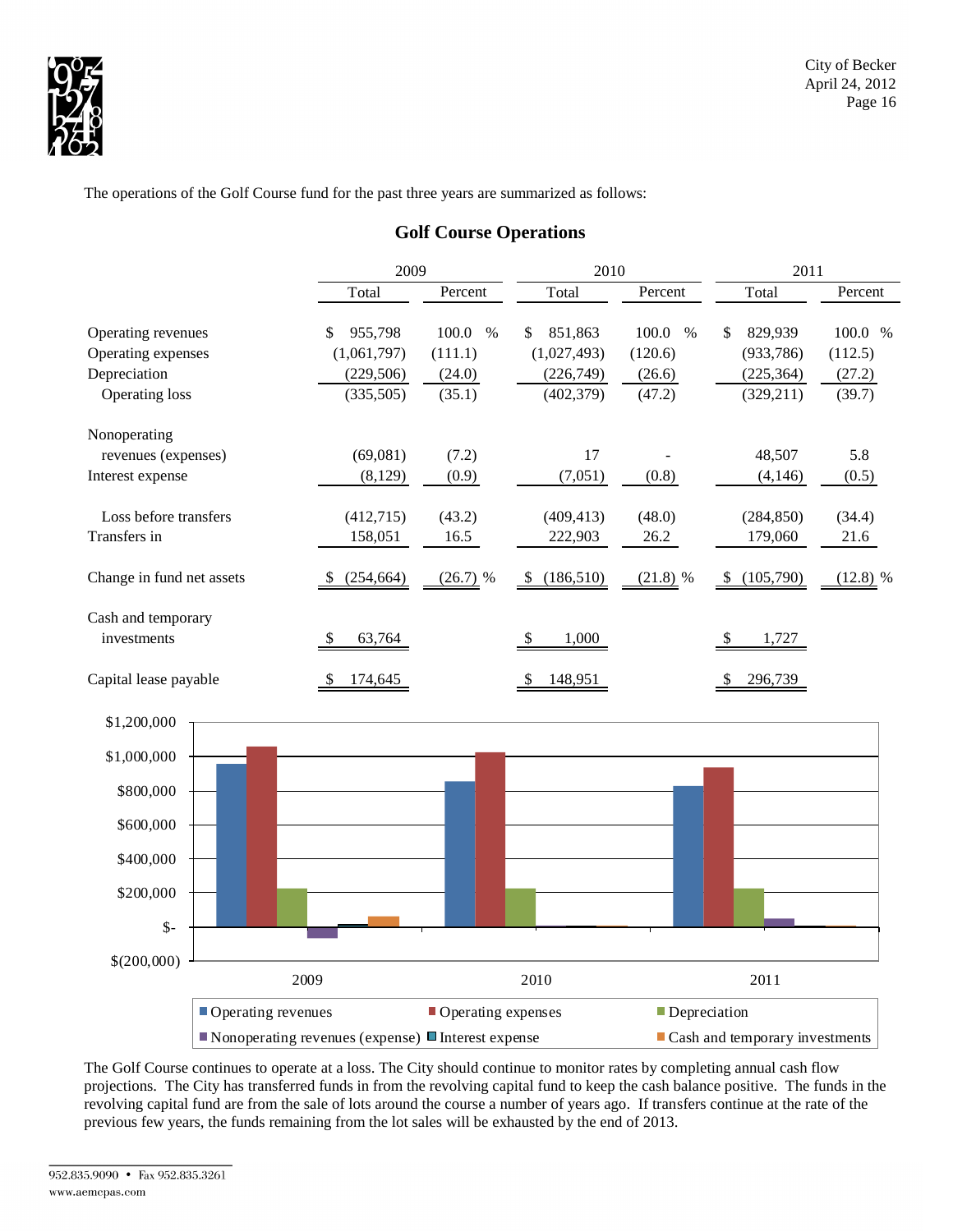

### **City Obligation to the Firefighter's Relief Association**

The Council approves the Association's per year of service benefit level. The benefit level is currently \$2,900 per year of active service. As the Council approves the retirement benefit level, the City is ultimately liable to provide these pension funds if the assets of the Association are not sufficient. In the annual report, the Association's liabilities exceeded their assets as follows:

|           | Required Supplementary Information |    |           |    |            |         |  |    |            |
|-----------|------------------------------------|----|-----------|----|------------|---------|--|----|------------|
|           |                                    |    |           |    | Assets in  |         |  |    |            |
|           |                                    |    |           |    | Excess of  |         |  |    |            |
| Actuarial | Actuarial                          |    | Actuarial |    | (Unfunded) |         |  |    | Benefit    |
| Valuation | Value of                           |    | Accrued   |    | Accrued    | Funded  |  |    | per Year   |
| Date      | Assets                             |    | Liability |    | Liability  | Rate    |  |    | of Service |
|           |                                    |    |           |    |            |         |  |    |            |
| 12/31/11  | $\ast$                             |    | $\ast$    |    | *          | *       |  | \$ | 2,900      |
| 12/31/10  | \$<br>902.024                      | \$ | 867,202   | \$ | (34, 822)  | 104.0 % |  |    | 2,900      |
| 12/31/09  | 828,565                            |    | 857,922   |    | 29,357     | 96.6    |  |    | 2,900      |

\* Unavailable at time of audit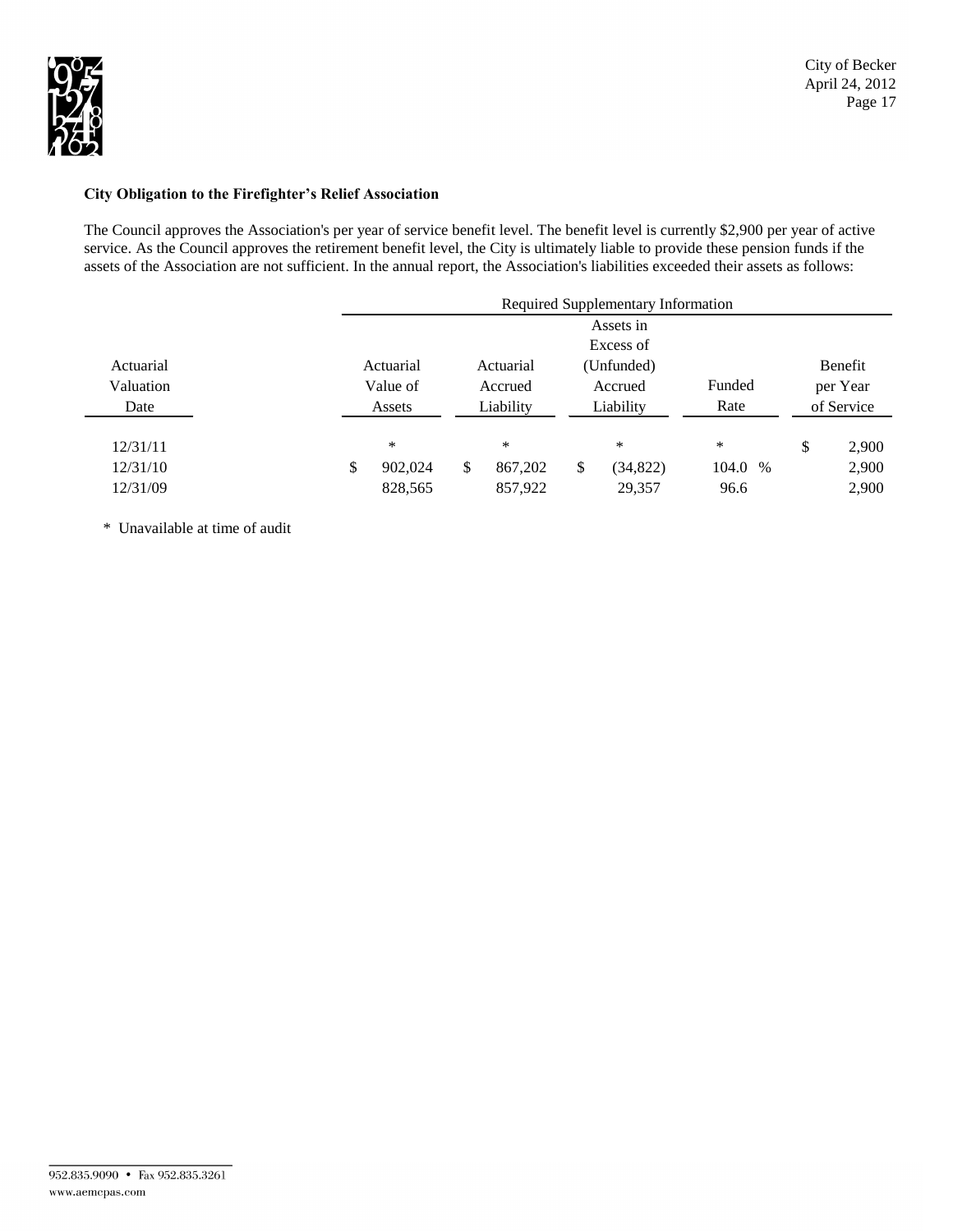

### **Ratio Analysis**

The following captures a few ratios from the City's financial statements that give some additional information for trend and peer group analysis. The peer group average is derived from information available on the website of the Office of the State Auditor for Cities of the 4th class (2,500 to 10,000). The majority of these ratios facilitate the use of economic resources focus and accrual basis of accounting at the government-wide level. A combination of liquidity (ability to pay its most immediate obligations), solvency (ability to pay its long-term obligations), funding (comparison of financial amounts and economic indicators to measure changes in financial capacity over time) and common-size (comparison of financial data with other cities) ratios are shown below.

| Ratio                                                  | Calculation                                                       | Source             | 2010               |                | 2011         |              |
|--------------------------------------------------------|-------------------------------------------------------------------|--------------------|--------------------|----------------|--------------|--------------|
| Debt to assets                                         | Total liabilities/total assets                                    | Government-wide    |                    | 34%<br>37%     |              | 32%<br>N/A   |
| Debt service coverage                                  | Net cash provided by operations/<br>enterprise fund debt payments | Enterprise funds   |                    | 102%<br>102%   |              | 120%<br>N/A  |
| Debt per capita                                        | Bonded debt/population                                            | Government-wide    | $\mathbb{S}$<br>\$ | 6,942<br>3,125 | $\mathbb{S}$ | 5,712<br>N/A |
| Taxes per capita                                       | Tax revenues/population                                           | Government-wide    | \$<br>\$           | 1.056<br>407   | $\mathbb{S}$ | 1,011<br>N/A |
| Current expenditures per capita                        | Governmental fund current<br>expenditures/population              | Governmental funds | \$<br>\$           | 801<br>624     | \$           | 751<br>N/A   |
| Capital expenditures per capita                        | Governmental fund capital<br>outlay/population                    | Governmental funds | \$<br>\$           | 100<br>265     | \$           | 351<br>N/A   |
| Capital assets % left to<br>depreciate - Governmental  | Net capital assets/<br>gross capital assets                       | Government-wide    |                    | 46%<br>61%     |              | 61%<br>N/A   |
| Capital assets % left to<br>depreciate - Business-type | Net capital assets/<br>gross capital assets                       | Government-wide    |                    | 78%<br>59%     |              | 76%<br>N/A   |

Represents the City of Becker *Peer Group ratio*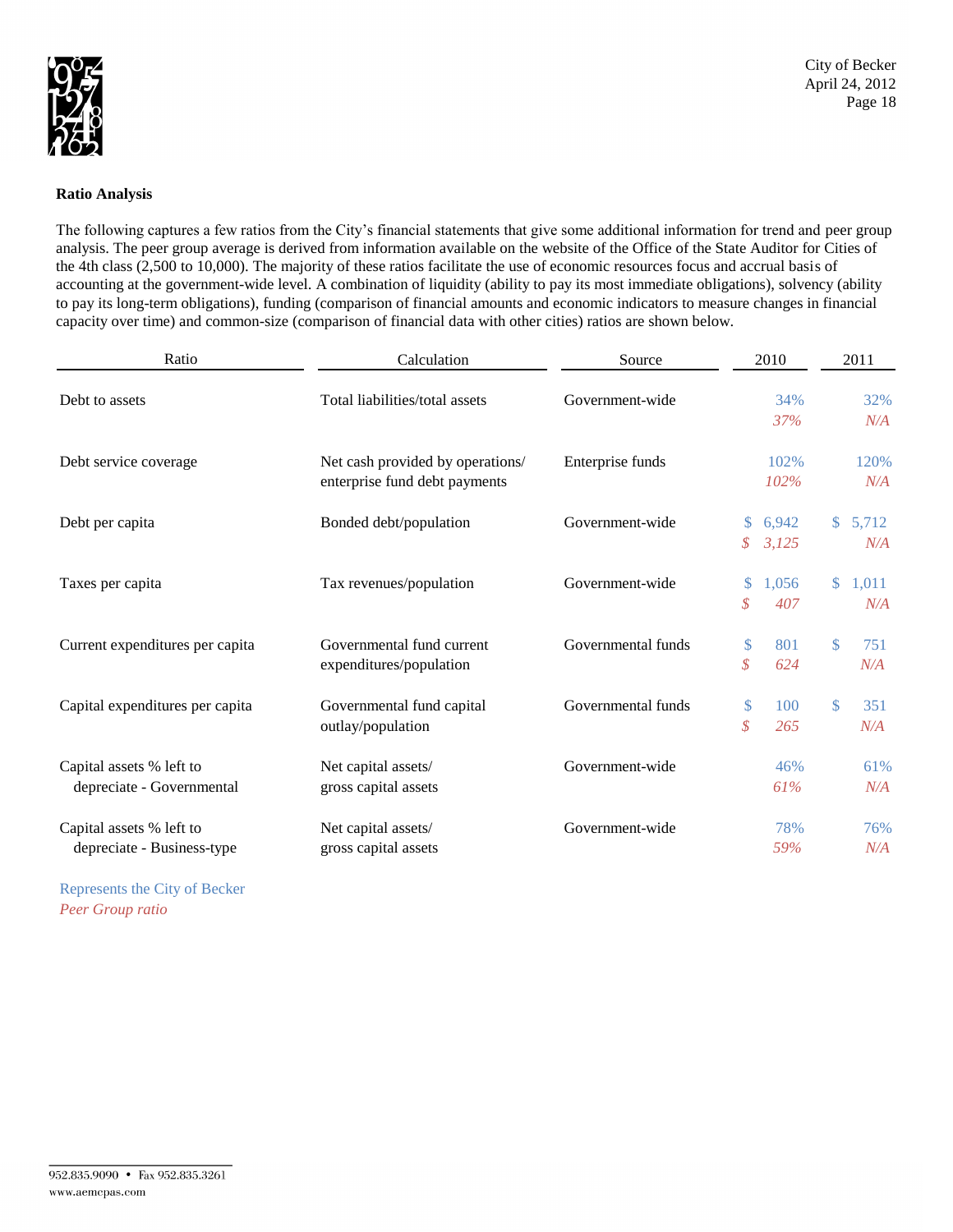

### **Debt-to-Assets Leverage Ratio (Solvency Ratio)**

The debt-to-assets leverage ratio is a comparison of a city's total liabilities to its total assets or the percentage of total assets that are provided by creditors. It indicates the degree to which the City's assets are financed through borrowings and other long-term obligations (i.e. a ratio of 50 percent would indicate half of the assets are financing with outstanding debt).

### **Debt Service Coverage Ratio (Solvency Ratio)**

The debt coverage ratio is a comparison of cash generated by operations to total debt service payments (principal and interest) of enterprise funds. This ratio indicates if there are sufficient cash flows from operations to meet debt service obligations. Except in cases where other nonoperating revenues (i.e. taxes, assessments, transfers from other funds, etc.) are used to fund debt service payments, an acceptable ratio would be above 100 percent.

### **Bonded Debt per Capita (Funding Ratio)**

This dollar amount is arrived at by dividing the total bonded debt by the population of the city and represents the amount of bonded debt obligation for each citizen of the city at the end of the year. The higher the amount, the more resources are needed in the future to retire these obligations through taxes, assessments or user fees.

### **Taxes per Capita (Funding Ratio)**

This dollar amount is arrived at by dividing the total tax revenues by the population of the city and represents the amount of taxes for each citizen of the city for the year. The higher this amount is, the more reliant the city is on taxes to fund its operations.

#### **Current Expenditures per Capita (Funding Ratio)**

This dollar amount is arrived at by dividing the total current governmental expenditures by the population of the City and represents the amount of governmental expenditure for each citizen of the City during the year. Since this is generally based on ongoing expenditures, we would expect consistent annual per capita results.

### **Capital Expenditures per Capita (Funding Ratio)**

This dollar amount is arrived at by dividing the total governmental capital outlay expenditures by the population of the City and represents the amount of capital expenditure for each citizen of the City during the year. Since projects are not always recurring, the per capita amount will fluctuate from year to year.

#### **Capital Assets Percentage (Common-size Ratio)**

This percentage represents the percent of governmental or business-type capital assets that are left to be depreciated. The lower this percentage, the older the city's capital assets are and may need major repairs or replacements in the near future. A higher percentage may indicate newer assets being constructed or purchased and may coincide with higher debt ratios or bonded debt per capita.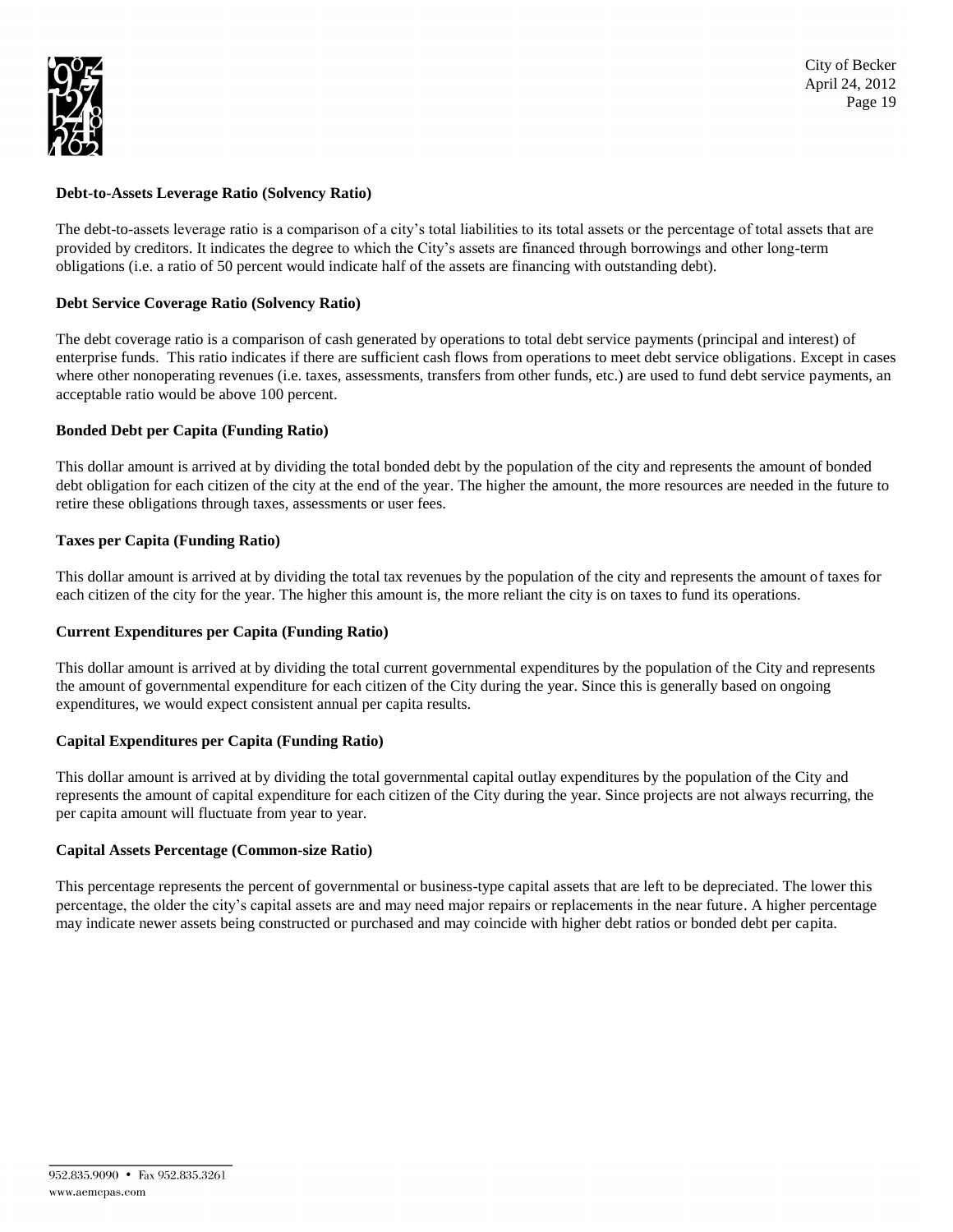

### **Future Accounting Standard Changes**

The following Governmental Accounting Standards Board (GASB) Statements have been issued and may have an impact on future City financial statements:

### **GASB Statement No. 60 -** *Accounting and Financial Reporting for Service Concession Arrangements*

### **Summary**

The objective of this Statement is to improve financial reporting by addressing issues related to service concession arrangements between a transferor (a government) and an operator (governmental or nongovernmental entity) in which (1) the transferor conveys to an operator the right and related obligation to provide services through the use of infrastructure or another public asset (a "facility") in exchange for significant consideration and (2) the operator collects and is compensated by fees from third parties. This Statement also provides guidance for governments that are operators in a service concession arrangement.

This Statement requires disclosures about a service concession arrangement including a general description of the arrangement and information about the associated assets, liabilities, and deferred inflows, the rights granted and retained, and guarantees and commitments.

The requirements of this Statement are effective for financial statements for periods beginning after December 15, 2011. The provisions of this Statement generally are required to be applied retroactively for all periods presented.

### **How the Changes in This Statement Will Improve Financial Reporting**

The requirements of this Statement improve financial reporting by establishing recognition, measurement, and disclosure requirements for SCAs for both transferors and governmental operators, requiring governments to account for and report SCAs in the same manner, which improves the comparability of financial statements.

**GASB Statement No. 61** - *The Financial Reporting Entity: Omnibus an Amendment of GASB Statements No. 14 and No. 34*

### **Summary**

The objective of this Statement is to improve financial reporting for a governmental financial reporting entity. The requirements of [Statement No. 14](https://checkpoint.riag.com/app/main/docLinkNew?usid=2a9001178efe&DocID=iGASB%3A834.1930&SrcDocId=T0GASB%3A1120.1-1&feature=tcheckpoint&lastCpReqId=3551650) and the related financial reporting requirements o[f Statement No. 34,](https://checkpoint.riag.com/app/main/docLinkNew?usid=2a9001178efe&DocID=iGASB%3A638.5809&SrcDocId=T0GASB%3A1120.1-1&feature=tcheckpoint&lastCpReqId=3551650) were amended to better meet user needs and to address reporting entity issues that have arisen since the issuance of those Statements.

This Statement modifies certain requirements for inclusion of component units in the financial reporting entity. This Statement also amends the criteria for reporting component units as if they were part of the primary government (that is, blending) in certain circumstances.

This Statement clarifies the reporting of equity interests in legally separate organizations as well. It requires a primary government to report its equity interest in a component unit as an asset.

The provisions of this Statement are effective for financial statements for periods beginning after June 15, 2012. Earlier application is encouraged.

## **How the Changes in This Statement Will Improve Financial Reporting**

The requirements of this Statement result in financial reporting entity financial statements being more relevant by improving guidance for including, presenting, and disclosing information about component units and equity interest transactions of a financial reporting entity.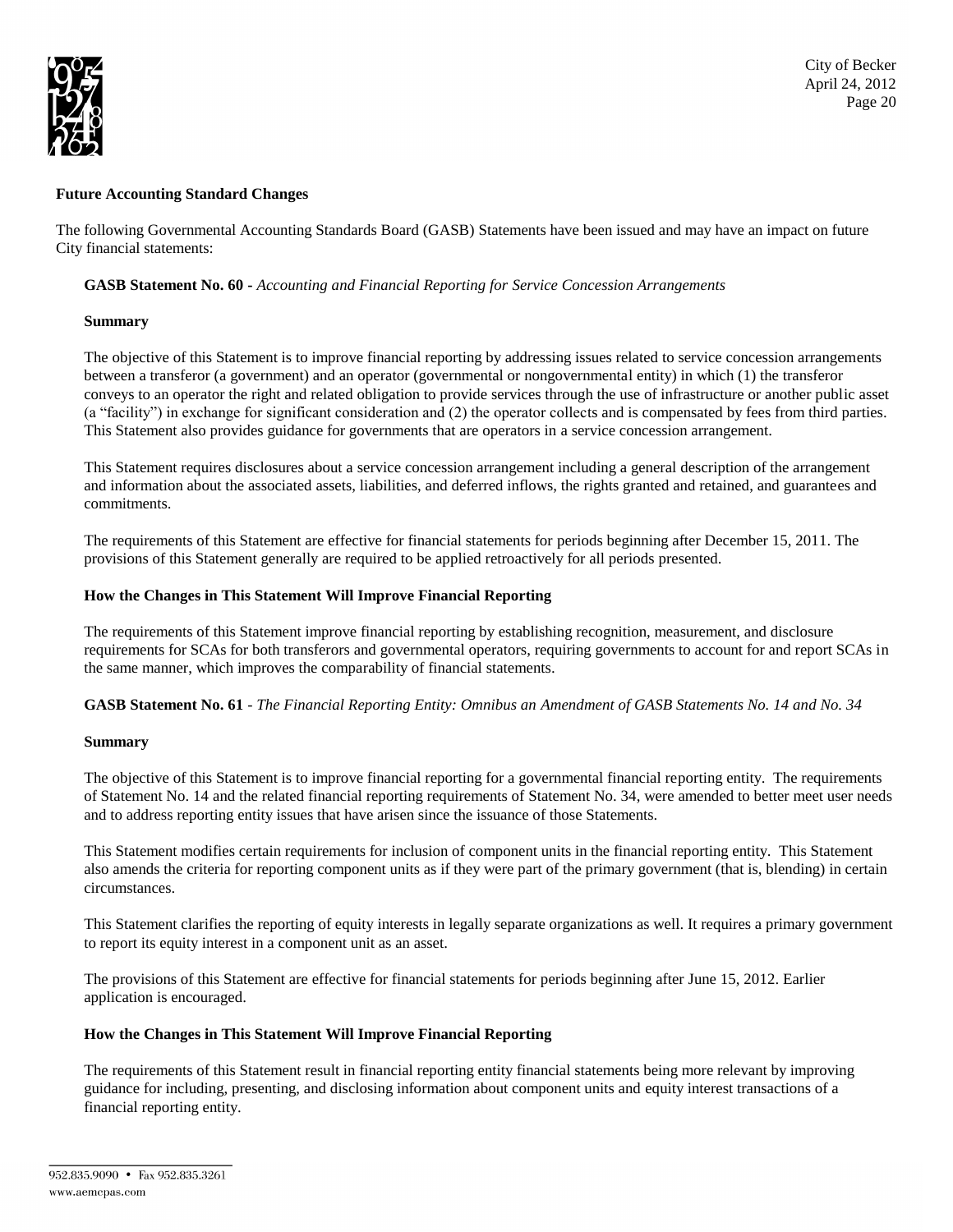

City of Becker April 24, 2012 Page 21

### **Future Accounting Standard Changes - Continued**

**GASB Statement No. 62** - *Codification of Accounting and Financial Reporting Guidance Contained in Pre-November 30, 1989 FASB and AICPA Pronouncements*

### **Summary**

The objective of this Statement is to incorporate into the GASB's authoritative literature certain accounting and financial reporting guidance that is included in the following pronouncements issued on or before November 30, 1989, which does not conflict with or contradict GASB pronouncements:

- 1. Financial Accounting Standards Board (FASB) Statements and Interpretations.
- 2. Accounting Principles Board Opinions.
- 3. Accounting Research Bulletins of the American Institute of Certified Public Accountants' (AICPA) Committee on Accounting Procedure.

This Statement also supersedes Statement No. 20, *Accounting and Financial Reporting for Proprietary Funds and Other Governmental Entities That Use Proprietary Fund Accounting.*

The requirements of this Statement are effective for financial statements for periods beginning after December 15, 2011. Earlier application is encouraged. The provisions of this Statement generally are required to be applied retroactively for all periods presented.

### **How the Changes in This Statement Will Improve Financial Reporting**

The requirements in this Statement will improve financial reporting by contributing to the GASB's efforts to codify all sources of generally accepted accounting principles for state and local governments so that they derive from a single source.

**GASB Statement No. 63** - *Financial Reporting of Deferred Outflows of Resources, Deferred Inflows of Resources, and Net Position*

### **Summary**

This Statement provides financial reporting guidance for deferred outflows of resources and deferred inflows of resources. Previous financial reporting standards do not include guidance for reporting those financial statement elements, which are distinct from assets and liabilities.

### **How the Changes in This Statement Will Improve Financial Reporting**

The requirements of this Statement will improve financial reporting by standardizing the presentation of deferred outflows of resources and deferred inflows of resources and their effects on a government's net position.